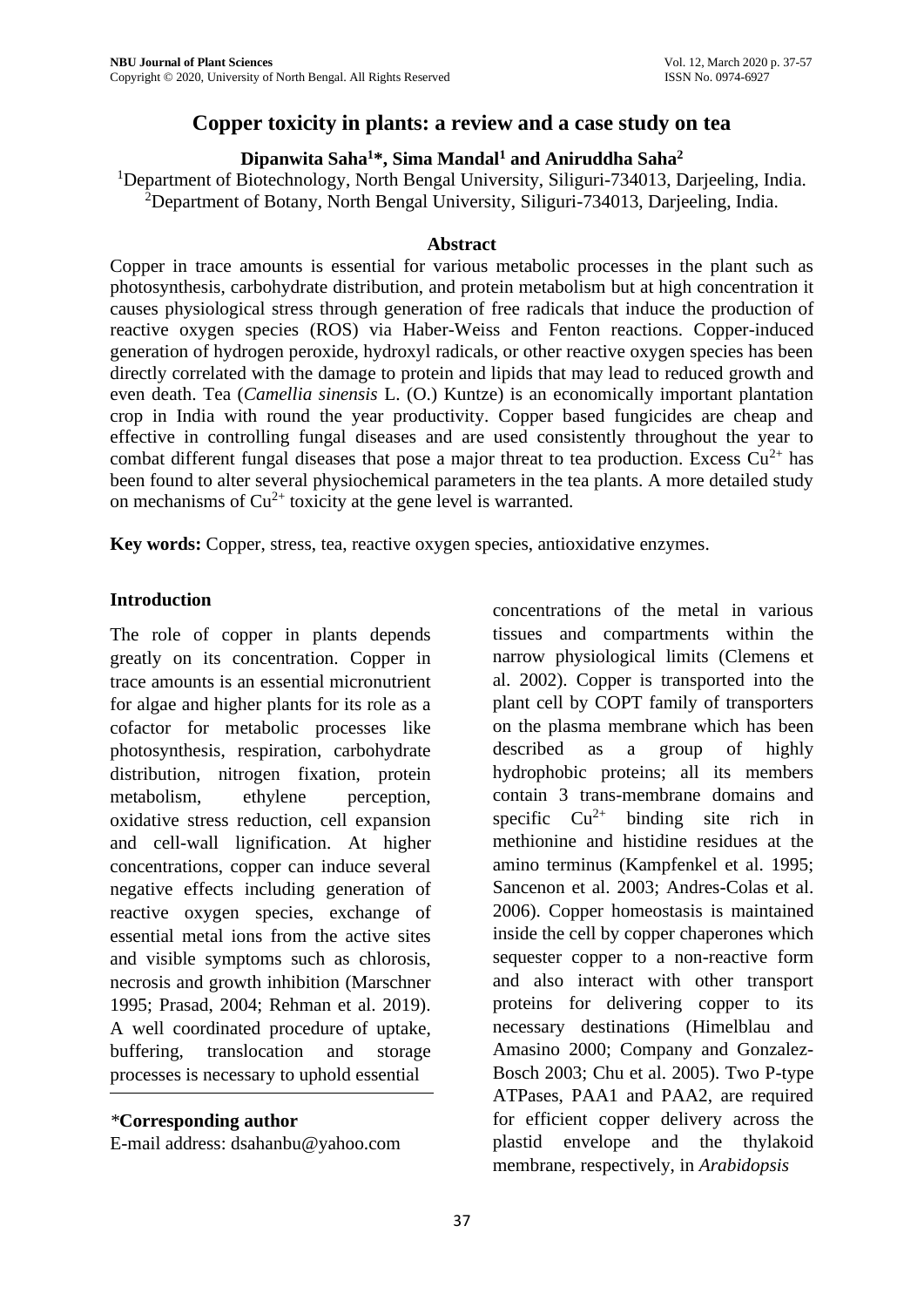(Shikanai et al. 2003; Abdel-Ghany et al. 2005). Inside the root,  $Cu^{2+}$  is said to be strongly accumulated in the cortex and the concentration decreases sharply from the outer to the inner cell layers (Adruini et al. 1996; Ducic and Polle 2005). Copper is poorly translocated by xylem and thus uptake by shoots is very low (Liao et al. 2000).

The aim of this review is to summarize the toxic effects of  $Cu^{2+}$  and focus on the recent developments on the various underlying metabolic changes that bring about such toxic effects. We also focus on tea, which is the most popular drink in the world after water. Tea (*Camella sinensis* L. O. Kuntze) is a perennial evergreen plantation crop with productivity round the year. The harvest includes tender shoots that are plucked normally at one to three weeks interval. This induces further vegetative growth and ensures continuous supply of green flushes (Burgess and Carr 1997; Karmakar and Banerjee 2005). Fungal pathogens such as *Exobasidium vexans* are capable of infecting the pluckable tender leaves thereby warranting a regular spraying of copper fungicides in heavy doses especially during the six month long monsoon period (May-October) when fungal infections assume massive proportions. This causes a buildup of  $Cu^{2+}$ in the soil over the years and the concentration of  $Cu^{2+}$  can easily overcome the threshold limit for toxicity.

# **Copper in plants**

One of the major sites of copper accumulation in plants is the chloroplast. This metal is directly involved as a component of plastocyanin (PC) in the photosynthetic electron transport chain. PC is one of the most abundant proteins of thylakoid lumen (Kieselbach et al. 1998) and is essential for electron transfer between the cytochrome b6f complex and

photosystem 1 (Weigel et al. 2003). The metal has a distinct regulatory role in electron transport between the photosystems as the constituent of PC (Maksymiec 1997). In the chloroplast stroma, Cu/Zn superoxide dismutase (SOD) requires  $Cu^{2+}$ , along with Zn, as cofactors to catalyze the dismutation of superoxide radicals  $(O_2)$  threby forming  $H<sub>2</sub>O<sub>2</sub>$  and  $O<sub>2</sub>$ . In *Arabidopsis thaliana*, out of seven identified SOD genes, the most active CSD1 and CSD2 genes both encode a Cu/Zn SOD with CSD1 activity in the cytosol and CSD2 activity in the stroma (Kliebenstein et al. 1998). Polyphenol oxidase is another  $Cu^{2+}$  protein found in the thylakoids of some plants, such as spinach (Kieselbach et al. 1998), but not in other species such as *A. thaliana* (Schubert et al. 2002). The enzyme has been proposed to be involved in the photoreduction of  $O_2$ <sup>-</sup> by PS1 (Vaughn et al. 1988).  $Cu^{2+}$  mediates the activity of several other enzymes such as ascorbate oxidase which catalyses the reduction of  $O_2$ <sup>-</sup> to water. The enzyme contains 8  $Cu^{2+}$ ions which participate in the transfer of electrons in presence of ascorbate, the reducing substrate (Maksymiec 1997). Other important Cu containing proteins within plant cells include the mitochondrial cytochrome-C oxidase enzyme, the ethylene receptors in the endomembrane system and various apoplastic oxidases (Cohu and Pilon 2007). Copper is also necessary for amine oxidase function where it catalyses oxidative deamination of polyamines with the simultaneous formation of aldehyde, ammonia and H<sub>2</sub>O<sub>2</sub> (Maksymiec 1997).

# **Copper as a toxic element**

Inspite of the indispensability of copper in plant metabolism, excess copper has strong toxic effects. Copper can be limiting to plant productivity in crops when below 5  $\mu$ g g<sup>-1</sup> dry weight (DW),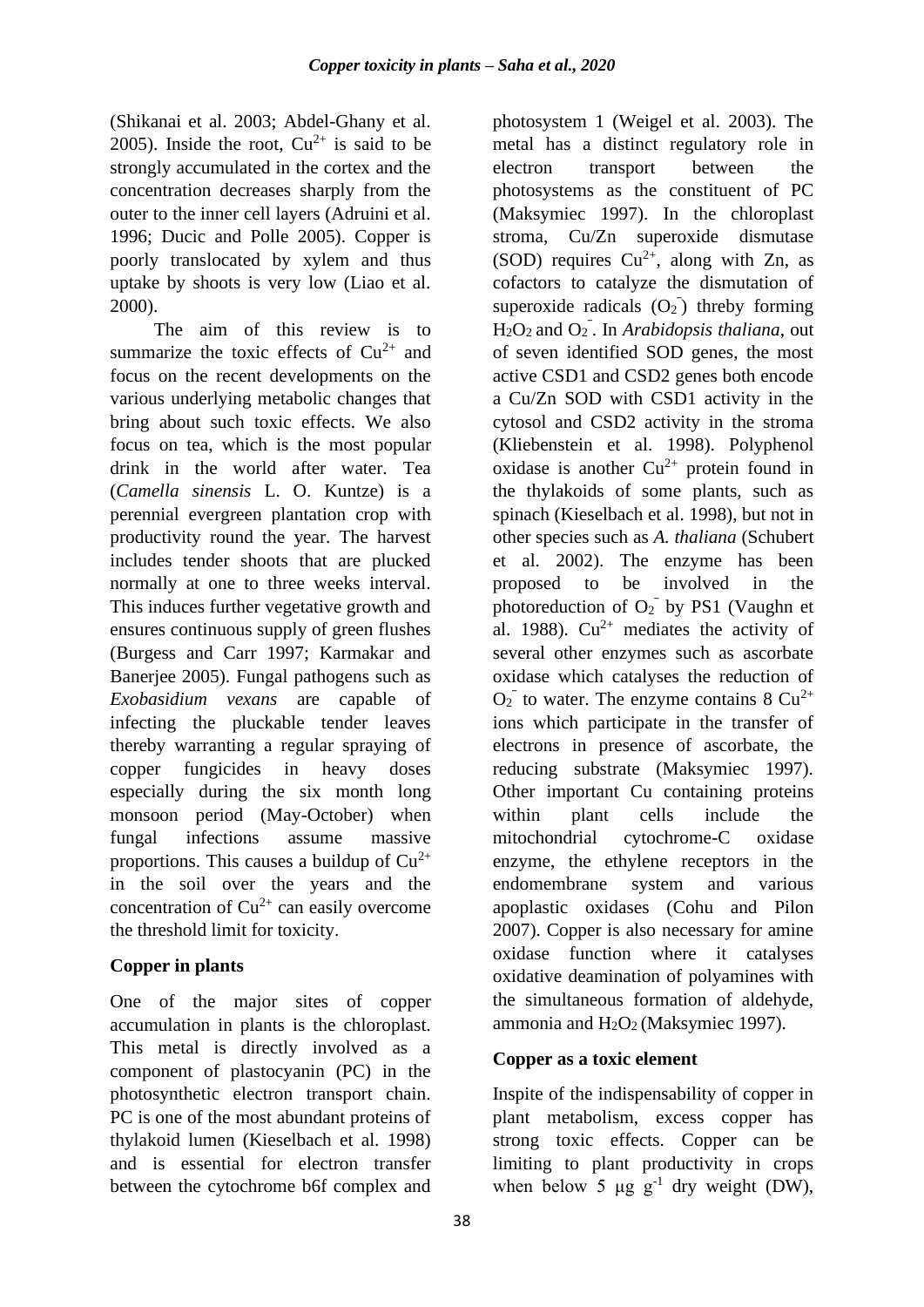whereas toxicity is reported above 30 μg g <sup>1</sup>DW (Marschner 1995). The most common feature of copper toxicity is the decrease in mass of roots. Copper toxicity can be damaging to plant roots, with symptoms ranging from disruption of the root cuticle and reduced root hair proliferation, to severe deformation of root structure (Sheldon and Menzies 2005; Lequex et al. 2010, Rehman et al. 2019).  $Cu^{2+}$  is toxic to plant cell which lead to plant retardation and leaf chlorosis (Rhoads et al. 1989; Yadav 2010). High  $Cu<sup>2+</sup>$  concentrations predisposes photosystem II to photoinhibition (Patsikka et al. 2002), causes reduction in chlorophyll content arising from partial destruction of grana and modification of the protein-lipid composition of thylakoid membranes (Lidon ane Henriques 1991; Maksymiec 1997). Copper toxicity can also results in significant alteration in the concentration of minerals such as Fe, Mg, Ca, Zn, K and Na in both root and shoot (Lidon and Henriques 1993; Lequex et al. 2010).

Copper is relatively abundant in the earth's crust and better soluble, therefore more mobile than other heavy metals in the surface environment (Flemming and Trevors 1989). Copper concentration in non-polluted soils range from 10 to 80 ppm  $Cu^{2+}$  but soils located near mining areas or metal-processing industries may be contaminated by very large amounts of  $Cu^{2+}$  (Hagemeyer 2004). The bioavailability is determined by the form taken by the metal (ionic, complex or precipitated) which depends on environmental factors and therefore, varies widely, giving rise to possible conditions of toxicity (Flemming and Trevors 1989 Greger 2004). The level of bioavailable copper is increased by human activities which either increases the abundance or causes changes in soil chemistry thus affecting the solubility (Rhoads et al.

1989; Flemming and Trevors 1989). In the soil, copper remains immobilized onto the organic materials such as fulvic and humic acids and to clay and mineral surfaces. The bioavailibility in soil is strongly dependent on factors such as pH, cation exchange capacity (CEC), clay content, water hardness and organic matter content (Flemming and Trevors 1989; Greger 2004; Rooney et al. 2006, Rehman et al. 2019). Low pH increases the metal availability since the hydrogen ion has a higher affinity for negative charges on the colloids, thus competing with the metal ions of these sites, therefore releasing metals (Greger 2004). Rhoads et al. (1989) found that growth of tomato plants was reduced at soil pH below 6.5 with soilcopper levels above 150 mg. Thus soil properties have a significant impact in the expression of toxicity of copper in plants.

Agricultural soil in many parts of the world is contaminated by heavy metals (Brun et al.2001; Ballabio et al. 2018). The use of Bordeaux mixture for almost one century against vine downy mildew has caused severe copper contamination of soil in many wine-producing regions (Van-Zwieten et al. 2004). Copper contamination also caused serious problems in cereals such as rice (Lidon and Henriquesa 1993), wheat (Lanaras et al. 1993) and barley (Vassilev et al. 2003). Graham et al. (1986) found that excess fungicidal copper reduced seedling growth in citrus and also inhibited colonization of the roots by mycorrhizal fungus. In citrus orchards, stunted tress were produced with less mycorrhizal colonization under higher Cu concentrations and low  $pH \leq (5)$ conditions of the soil. In India, the major tea cultivation area comprises the eastern sub-Himalayan region where the soil is mainly acidic in nature (pH 4.2-5.8) (Singh and Singh 2006). While this is good for tea cultivation (Sarkar 1994), but it increases the possibility of  $Cu^{2+}$  ions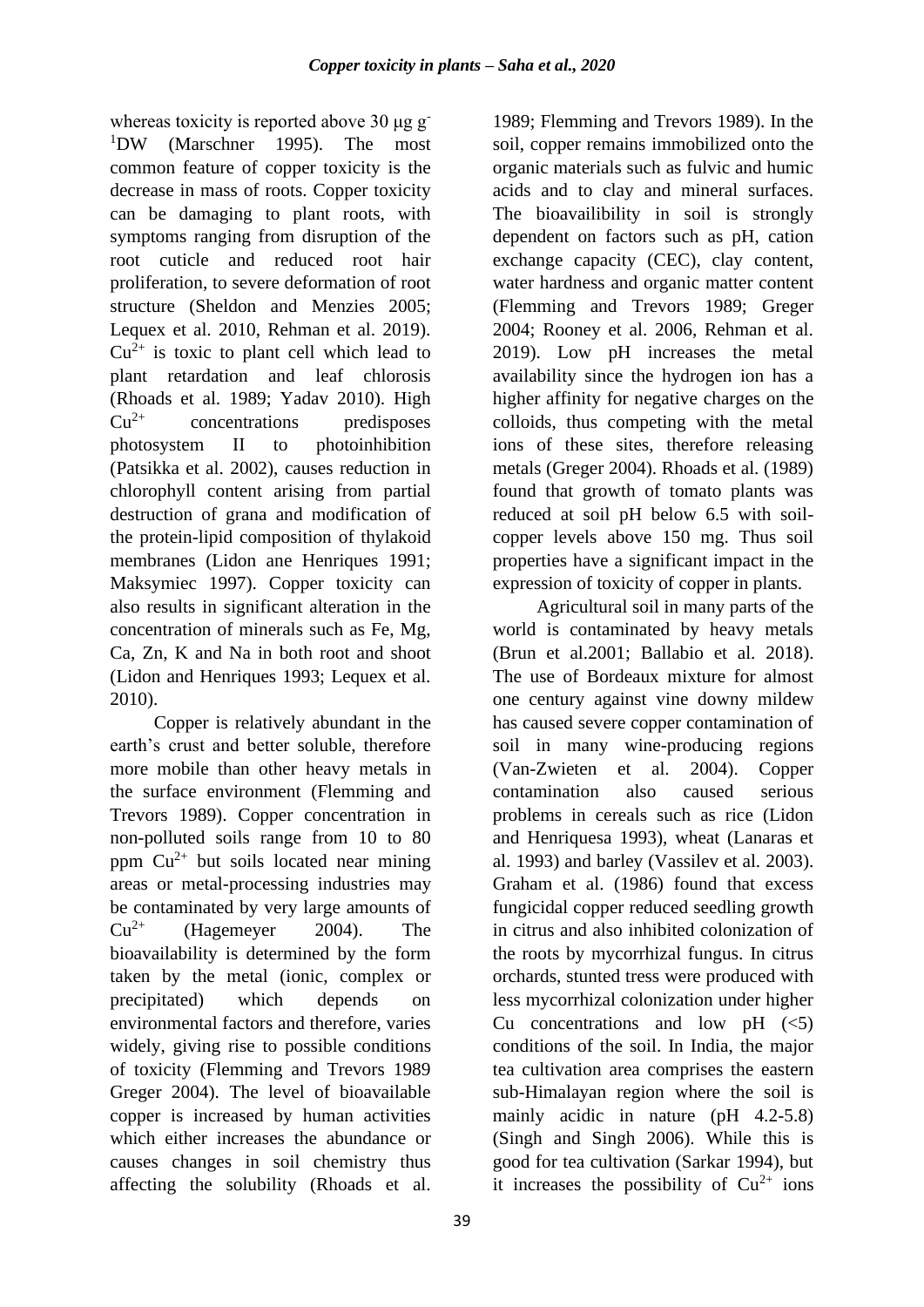accumulated in the tea garden soils to become more available for absorption by plants which may lead to toxicity.

#### **Copper in tea gardens**

An example of an industry in India which depends primarily on copper fungicides is the tea industry. India is second only to China in tea production and the largest consumer of tea in the world. Currently, India produces 23% of total world production. It is the second largest industry in terms of employment and generally drives the economies of the regions where the tea gardens are concentrated, for example Assam and sub-Himalayan West Bengal (Selvakumar and Jeyaselvam 2012). Tea plants are cultivated extensively as large plantations where it is often allowed to grow under variant soil and climatic condition thereby making them prone to attacks by fungal pathogens. Major diseases include blister blight, brown blight, grey blight and black rot in leaves, and branch canker, thorny blight and pink disease in stems. To control the diseases, copper-based fungicides are used excessively in tea gardens of North East India including Assam and sub-Himalayan West Bengal (Barua 1988). The fungicides that are used most commonly include basic copper sulphate, Bordeaux mixture (a combination of hydrated lime and copper sulphate), Bicoxy (a new formulation of copper oxychloride 50% WP) and various customized formulations of copper sulphate and copper oxychloride (Worthing 1983; Singh 2005). A survey covering several tea gardens of the Darjeeling and adjoining Jalpaiguri district of sub-Himalayan West Bengal conducted by the authors has revealed that copperfungicides are extensively used in the tea gardens of the Dooars and Terai region and also in the hilly regions of West Bengal. Copper based fungicides are used

in large scale because they have multisite activity with a low risk of pathogens developing resistance (Van-Zwieten et al. 2004) and are relatively less phytotoxic than Ni based fungicides. In fact, copper based fungicides are highly recommended in literature and are often regarded as the most efficacious and economic fungicide for controlling the foliar diseases of tea (Singh 2005).

# **Mechanisms of Cu2+ toxicity**

Copper is a redox active metal with an electrochemical potential of -260V. The redox nature of  $Cu^{2+}$  ions makes it very useful as a cofactor in electron transfer reactions (Ducic and Polle 2005). However, the reversible oxidation– reduction property of  $Cu^{2+}$  could also result in oxidative stress if  $Cu^{2+}$  would be present as a free ion. Heavy metals in general have been recognised as a major toxicant in plant cells due to their capability of generating reactive oxygen species (ROS) such as hydroxyl radical (OH<sup>\*</sup>) superoxide  $(O_2)$  and hydrogen peroxide  $(H_2O_2)$ , which can damage the biomolecules such as membrane lipids, proteins and nucleic acids. During the reduction of oxygen to water, ROS may be produced by a chain of reactions which initially needs energy input but subsequently occur spontaneously.  $O_2$  is a short-lived and moderately reactive ROS which reduces quinines and transition metal complexes of  $Fe^{3+}$  and  $Cu^{2+}$  thereby affecting the metal containing transporters and enzymes. can additionally combine with protons in aqueous medium and form hydroperoxyl radicals  $(HO_2^{\bullet})$ which can induce lipid auto-oxidation in membranes (Shaw et al. 2004).  $H_2O_2$  is relatively long-lived and moderately reactive which oxidises the thiol groups of some enzymes (e.g. enzymes of the Calvin cycle and Cu-Zn SOD) and inactivates them (Vranova et al. 2002). However, the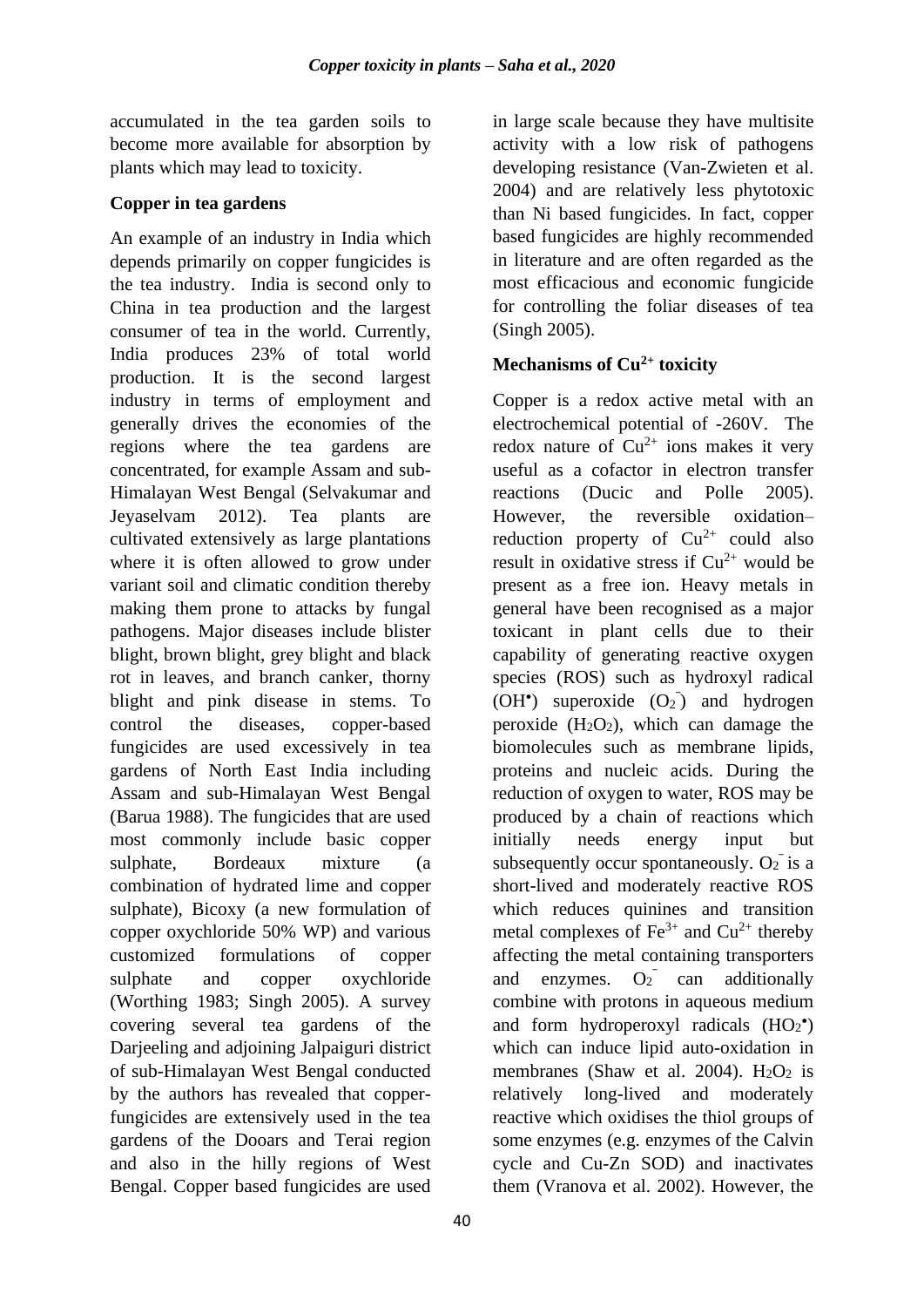most reactive of all the ROS is the hydroxyl radical ) which can potentially react with all types of biomolecules and in excess can cause cell death because cells do not have any enzymatic antioxidant system to quench it. The radical is formed from  $H_2O_2$  by the Haber Weiss and Fenton reactions and  $Cu<sup>2+</sup>$  being a redox active metal catalyzes the formation of this most harmful active radical (Arora et al. 2002; Vranova et al. 2002) as summarized below:

#### $H_2O_2 + O_2^ \frac{Cu_+$ ,  $Cu_2^+$   $OH^+ + OH^+ + O_2^-$ Haber Weiss reaction

One of the richest sources of ROS in plants is the chloroplast. These can be formed due to the highly energetic electron transfer reactions triggered by chlorophyll excitation along with an excess supply of oxygen. Singlet oxygen  $(^{1}O_{2})$  can formed during de-excitation of chlorophyll which causes major oxidative damage to biomolecules. High light intensity can cause over reduction of PS1 and generation of excessive NADPH which cannot be utilized by the  $CO<sub>2</sub>$ fixation process thereby reducing the NADP<sup>+</sup> pools.  $O_2$  which is abundant in the chloroplast can take up electrons from PS1 in such a situation, which leads to production of ROS through the Mehler reaction (Sharma et al. 2012). Under conditions of low  $CO<sub>2</sub>$  fixation such as cold temperature or low  $CO<sub>2</sub>$  availability, excess reduction of PS1and increase in ROS levels can occur even at moderate light intensities. As  $H_2O_2$  or  $O_2$ <sup>-</sup> are only moderately reactive, therefore, the main responsible factor for the intense biological damage is the metal ion which catalyzes the formation of the highly toxic hydroxyl free radical  $(OH<sup>*</sup>)$  from  $H<sub>2</sub>O<sub>2</sub>$ (Maksymiec 1997). Thus ROS may be generated in the plant due to several abiotic as well as biotic causes but true

damage is caused by the additional metal toxicity.

The hydroxyl radical (OH<sup>\*</sup>) can either add onto the biological molecules or eliminate hydrogen from them by forming water. The hydroxylated biomolecules can in turn hydroxylate other molecules thereby initiating a chain of reaction or change to stable oxidised products. The activated hydroxylated molecules can also dismute themselves by forming intermolecular cross links (Shaw et al. 2004). Oxidised  $Cu^{2+}$  ions can be actively involved in electron transfer during formation of stable oxidized products. In reactions where the OH<sup>\*</sup>radical eliminates H from biomolecules, it leaves an unpaired electron in the organic molecule thereby forming a reactive organic radical which can then react with oxygen to form peroxy radical (ROO ). The peroxy radical is again a reactive species and can eliminate hydrogen from other biomolecules and change them into organic radical products thereby creating a chain of reactions. The peroxidation reaction is evident in lipid peroxidation reactions that take place in cell membranes to form lipid peroxides (ROOH) (Shaw et al. 2004; Arora et al. 2002). However, in presence of reduced  $Cu^{2+}$  ions which can participate in Fenton reaction (shown below), the highly reactive alkoxy radical  $(RO<sup>-</sup>)$  is formed from the ROOH which is as damaging as the hydroxyl radical thus opening up another cascade of immensely damaging oxidative reactions.

 $ROOH + Cu^+ \longrightarrow OH^- + Cu^{2+} + RO$ 

A study on the toxicity mechanisms suggest that the generation of reactive oxygen species is a natural phenomenon but is increased to alarming proportions due to presence of stress factors. Presence of  $Cu^{2+}$  ions above the threshold limit is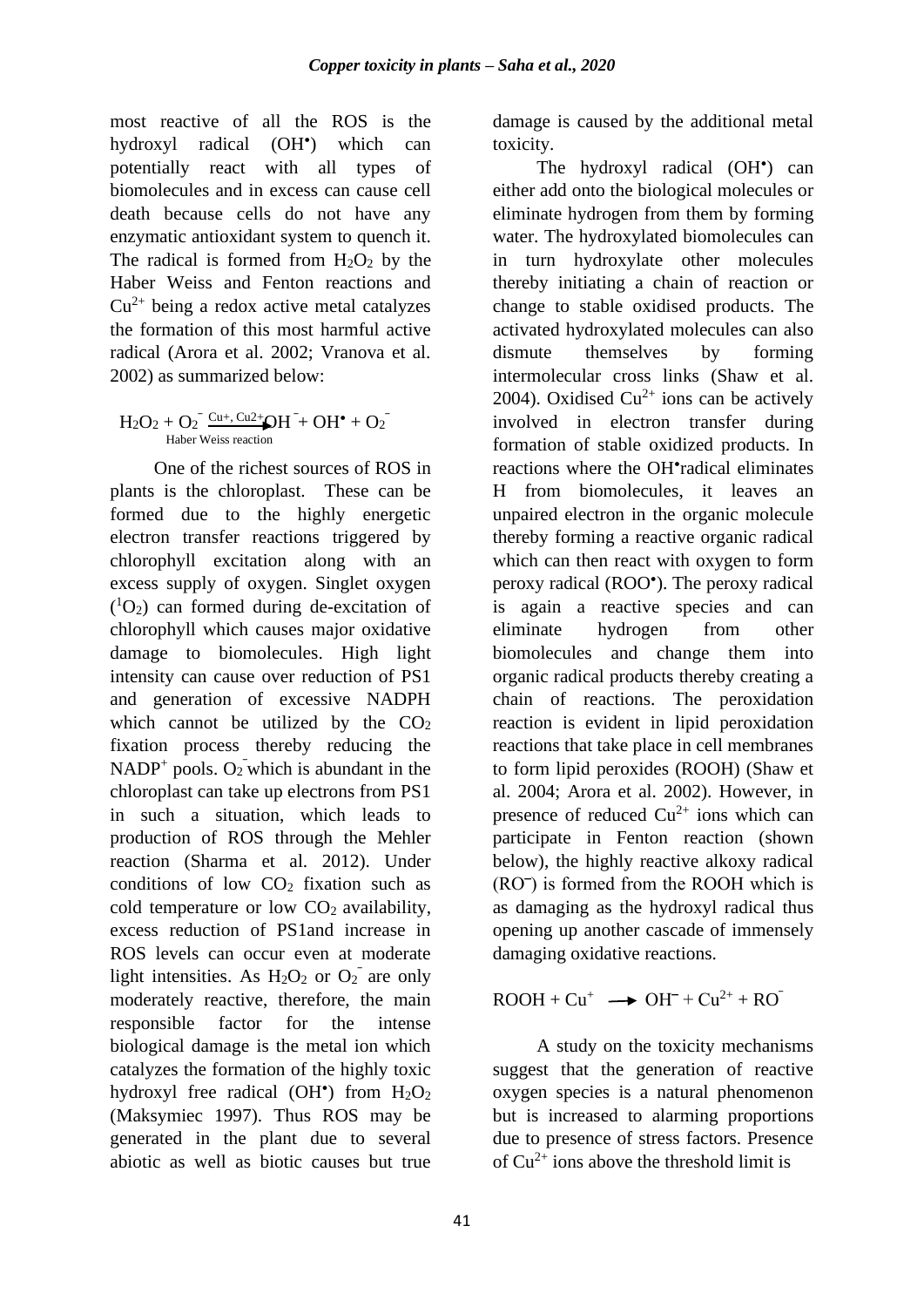immensely stressful to plants due to its redox nature as it can catalyze and enhance the formation of all types of ROS by participating actively in several types of oxidative reactions.

#### **Plant response to Copper toxicity**

Plants have developed a wide range of protective mechanisms for mitigating copper toxicity. Primary defence mechanisms prevent metal to enter into the cell via exclusion, or binding of metal to cell wall and other ligands, organic acids, amino acids, glutathione (GSH) or phytochelatins (PCs) to render them harmless (Antosiewicz and Wierzbicka 1999; Rehman et al. 2019). Antioxidative mechanisms that control the level of ROS and shield the system before the sensitive parts of the cellular machinery gets damaged are mediated by molecules which have been broadly divided into two types, the high molecular weight enzymatic catalysts and the low molecular weight antioxidants (Pinto et al. 2003). The enzymes involved in scavenging ROS include SOD, catalase (CAT), peroxidases (POD) and glutathione peroxidase and those involved in detoxifying lipid peroxidation products include glutathione-S-transferases (GST), phospholipidhydroperoxide glutathione peroxidase and ascorbate peroxidase (APX). Table 1 enlists the different enzymes which have been studied in relation to copper toxicity. The low molecular weight compounds that act as cellular antioxidants are ascorbate, glutathione, phenolics, flavonoids, carotenoids and tocopherols. Besides these, a whole array of enzymes is needed for the regeneration of active forms of the antioxidants such as monohydroascorbate reductase and glutathione reductase (Blokhina et al. 2003; Pinto et al. 2003).

#### **Binding of copper and its sequestration**

Plant adapt to heavy metal stress by acquiring several strategies, the most prominent being the synthesis of phytochelatins and metallothioneins which contribute to metal detoxification by chelation of the metal ions. Phytochelatins are simple thiol rich metal binding peptides containing glutamate, cystein and glycine in ratios of 2:2:1 to 11:11:1 (Grill et al. 1985; Prasad 2004). These peptides are synthesized non-translationally from glutathione in the presence of heavy metals by the enzyme phytochelatin synthase (Grill et al. 1989). Apart from being a precursor to phytochelatins, glutathione is also an important antioxidant molecule, which plays a predominant role in protection against free radicals (Alscher 1989). Copper induced metallothioneins are low molecularincrease in phytochelatin synthesis results in oxidative stress through the depletion of the antioxidant glutathione. De Vos et al. (1992) showed that copper tolerance in the plant species*Silene cucubalus* does not depend on the production of phytochelatins but is related to the ability of this plant to prevent glutathione depletion resulting from copper-induced phytochelatin production weight proteins with high cystein content, which bind metal ions to form metal thiolates and metal thiolate clusters. Class III metallothioneins are found in plants and is reported to be induced by the presence of a variety of metals including Cd, Cu, Zn, Pb, Hg and Ag (Hamer 1986; Prasad 2004). However, phytochelatins rather than metallothioneins are mainly responsible for detoxification of toxic heavy metals (Yadav 2010). Moreover, metal binding ability is higher in phytochelatins than in metallothioneins on a per-cysteine basis (Mehra andMulchandani 1995).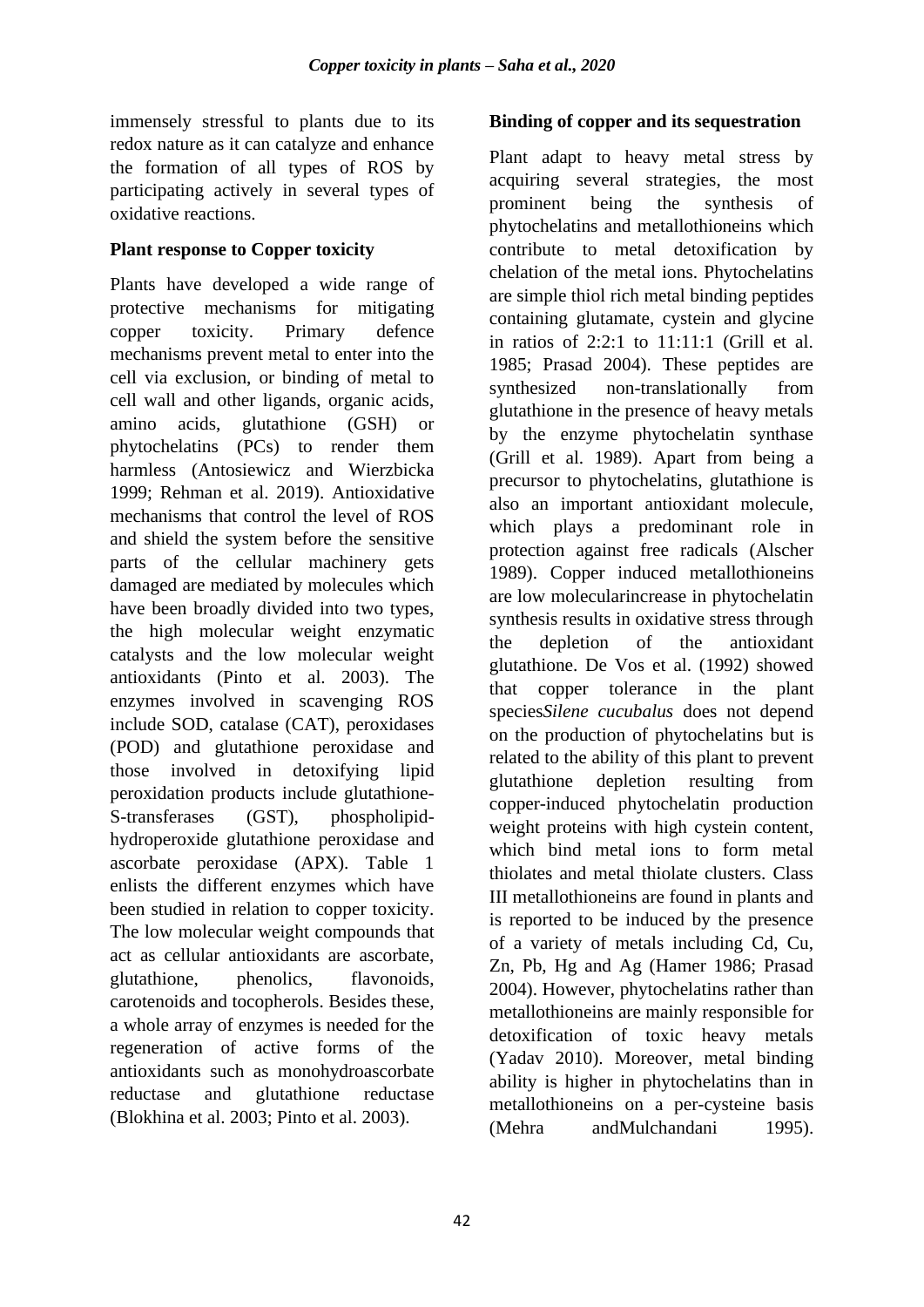# *Copper toxicity in plants – Saha et al., 2020*

| <b>Enzyme/Metabolite</b> | <b>Plant</b>                           | <b>Location</b>  | <b>Reference</b>         |
|--------------------------|----------------------------------------|------------------|--------------------------|
| Peroxidase               | Zinnia elegans and<br>Cosmos sulfureus | shoots and roots | Tsay et al. 1995         |
|                          | Zea mays L.                            | leaves and roots | Mocquot 1996             |
|                          | Helianthus annuus                      | leaves and roots | Garcia et al. 1999       |
|                          | Oryza sativa                           | leaves           | Fang and Kao, 2000       |
|                          | Capsicum annum                         | seedlings        | Diaz et al. 2001         |
|                          | Phaseolus vulgaris                     | leaves and roots | Cuypers et al. 2002      |
|                          | Allium sativum                         | leaves and roots | Meng et al. 2007         |
|                          | Erica andevalensis                     | leaves, roots    | Oliva et al. 2010        |
|                          | Zea mays                               | roots            | Zhao et al 2010          |
|                          | Vigna mungo                            | seedlings        | Solanki et al. 2011      |
|                          | Beta vulgaris L.                       | leaves           | Morales et al. 2012      |
|                          | Camellia sinensis                      | leaves           | Saha et al. 2012         |
| Catalase                 | Avena sativa                           | leaves           | Luna et al. 1994         |
|                          | Lycopersicon                           | leaves, stem and | Mazhoudi et al.          |
|                          | esculentum                             | roots            | 1997                     |
|                          | Oryza sativa                           | seedlings        | Chen et al. 2000         |
|                          | Camellia sinensis                      | root             | Ghanati et al. 2005      |
|                          | Prunuscerasifera                       | seedlings        | Lombardi and             |
|                          |                                        |                  | Sebastiani, 2005         |
|                          | Zea mays                               | roots and shoots | Pourakbar et al.<br>2007 |
|                          |                                        | leaves and roots | Moravcová et al,<br>2018 |
|                          | Vigna mungo                            | seedlings        | Solanki et al. 2011      |
|                          | Atriplex halimus                       | leaves           | Brahim and               |
|                          |                                        |                  | Muhamed, 2011            |
|                          | Cucumi sativus                         | roots            | Iseri et al. 2011        |
|                          | Lens culinaris                         | shoots           | Hossain et al. 2020      |
| Superoxide dismutase     | Nicotiana                              | leaves           | Pitcher et al. 1991      |
|                          | tabacumGlycine                         | root             | Chongpraditnun et        |
|                          | max                                    |                  | al. 1992                 |
|                          |                                        | leaves           | Sen Gupta et al.         |
|                          | Nicotiana tabacum                      |                  | 1993                     |
|                          | and Pisum sativum                      | root             | Hartley-Whitaker et      |
|                          | Holcus lanatus                         |                  | al. 2001                 |
|                          |                                        | roots            | Wang et al. 2004         |
|                          | Brassica juncea                        | root             | Ghanati et al. 2005      |
|                          | Camellia sinensis                      | root and shoot   | Lombardi and             |
|                          | Prunuscerasifera                       |                  | Sebastiani, 2005         |
|                          |                                        | root, stem and   | Peng et al. 2006         |
|                          | Elsholtzia                             | leaves           | Ke et al. 2007           |
|                          | splendens                              | roots and leaves | Meng et al. 2007         |

**Table 1** Enzymes/Metabolites whose levels have been studied after copper exposure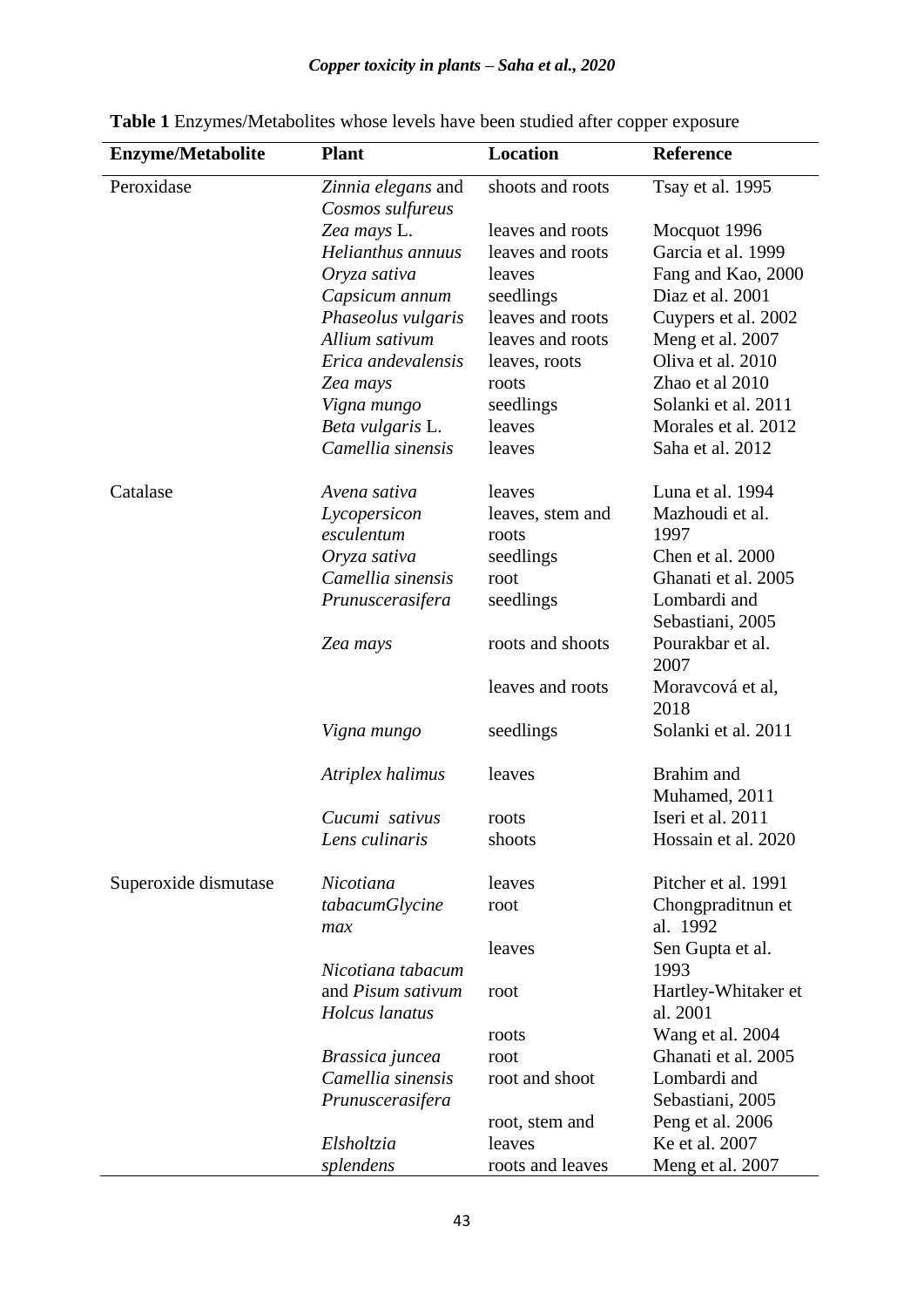|                               | Daucus carota      | leaves and roots | Zhang et al. 2008            |
|-------------------------------|--------------------|------------------|------------------------------|
|                               | Allium sativum     | root             | Gao et al. 2008              |
|                               | Elsholtzia         | root, stem and   | Nie et al. 2012              |
|                               | haichowensis       | leaves           | Moravcová et al,             |
|                               | Jatropha curcas    | leaves           | 2018                         |
|                               | Zea mays           | leaves and roots | Azooz et al. 2012            |
|                               | Triticum aestivum  | seedlings        |                              |
|                               | cv. Hasaawi        |                  |                              |
| Ascorbate peroxidase          | Avena              | leaves           | Luna et al. 1994             |
|                               | sativaLycopersicon | leaves, stem and | Mazhoudi et al.              |
|                               | esculentum         | roots            | 1997                         |
|                               | Phaseolus vulgaris | leaves and roots | Weckx and<br>Clijsters, 1996 |
|                               | Oryza sativa       | root             | Chen et al. 2000             |
|                               | Camellia sinensis  | root             | Ghanati et al. 2005          |
|                               | Morus rubra        | leaves           | Tewari et al. 2006           |
|                               | Oryza sativa       | root and shoot   | Thounaojam et al.            |
|                               | Camellia sinensis  | root and shoot   | 2012                         |
|                               |                    |                  | Hajiboland and               |
|                               | Camellia sinensis  | leaves           | Bastani, 2012                |
|                               | Lens culinaris     | shoots           | Saha et al. 2012             |
|                               |                    |                  | Hossain et al. 2020          |
| $\gamma$ -glutamylcysteinyl   | Camellia sinensis  | leaves           | Yadav and                    |
| synthetase                    |                    |                  | Mohanpuria, 2009             |
|                               | Triticum aestivum  | leaves           | Shan et al. 2012             |
| Glutathione reductase         | Silene cucubalus   | root             | De Vos et al. 1992           |
|                               | Panax ginseng      | roots            | Ali et al. 2006              |
|                               | Morus rubra        | leaves           | Tewari et al. 2006           |
|                               | Zea mays           | roots and leaves | Pourakbar et al.<br>2007     |
|                               | Oryza sativa       | root and shoot   | Thounaojam et al.<br>2012    |
|                               | Triticum aestivum  | leaves           | Shan et al. 2012             |
|                               | Zea mays           | roots            | Wang et al. 2011             |
|                               | Zea mays           | leaves           | Nie et al. 2012              |
|                               | Lens culinaris     | shoots           | Hossain et al. 2020          |
| Dehydroascorbate<br>reductase | Cucumis sativus    | roots and leaves | Arora et al. 2002            |
|                               | Panax ginseng      | roots            | Ali et al. 2006              |
|                               | Triticum aestivum  | leaves           | Shan et al. 2012             |
|                               | Lens culinaris     | shoots           | Hossain et al. 2020          |
| Phenylalanine ammonia         | Phyllanthus        | leaves           | Santiago et al. 2000         |
| lyase                         | tenellus           |                  | Basak et al. 2001            |
|                               | Camellia sinensis  | leaves           | Chakraborty et al.<br>2002   |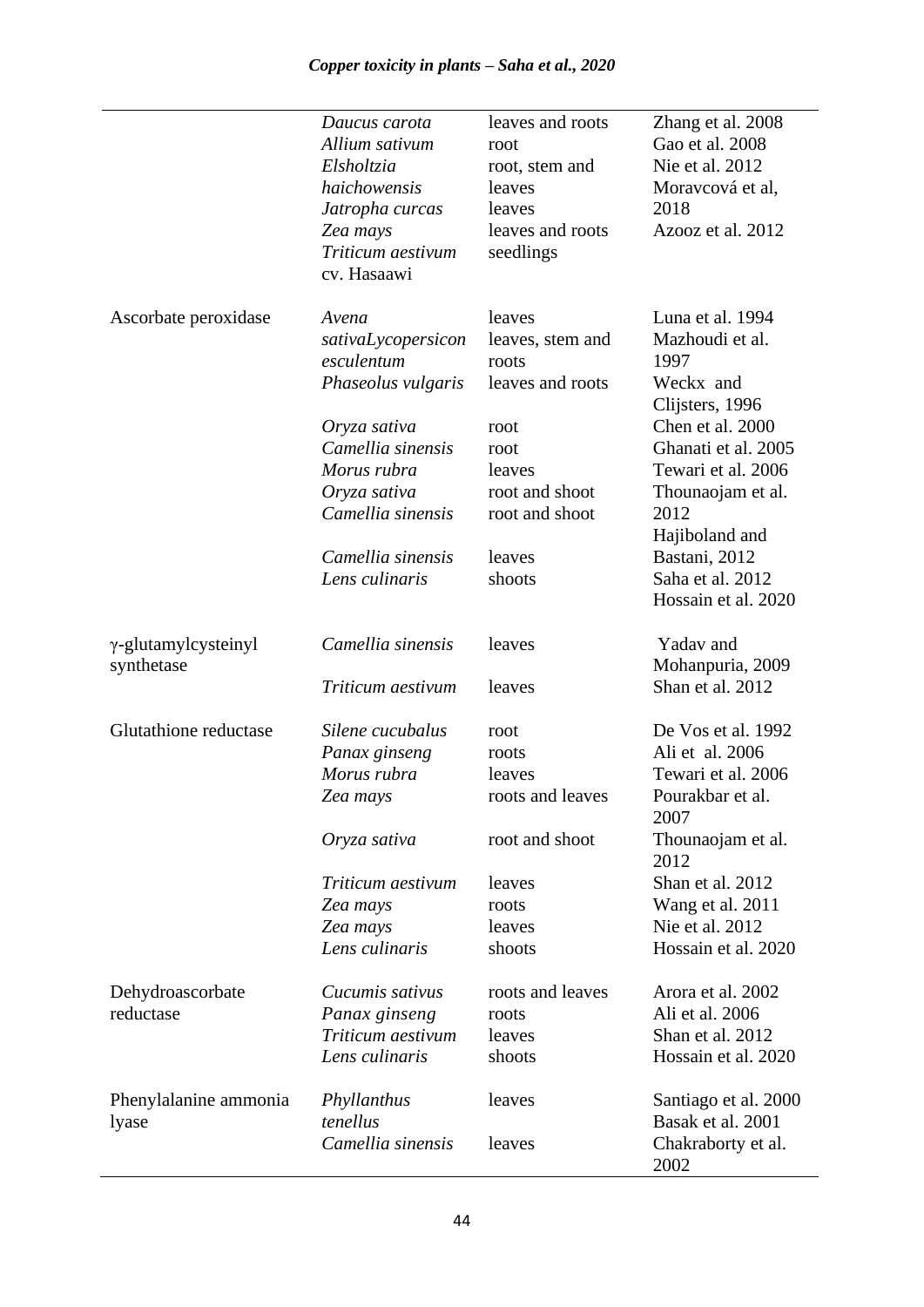|                    | Camellia sinensis<br>Matricaria recutita<br>Glycine max | leaves<br>root and leaves<br>roots | Kovacik and<br>Backor, 2007<br>Chmielowska et al.<br>2008 |
|--------------------|---------------------------------------------------------|------------------------------------|-----------------------------------------------------------|
|                    | Jatropha curcas                                         | root, stem and<br>leaves           | Gao et al. 2008                                           |
| Polyphenol oxidase | Camellia sinensis<br>Jatropha curcas                    | leaves<br>root, stem and<br>leaves | Basak et al. 2001<br>Gao et al. 2008                      |

In addition, phytochelatins possess the ability to scavenge ROS and thereby aid in mitigating oxidative stress (Tsuji et al. 2002).

Accumulation of amino acids like proline has been observed in response to several biotic and abiotic stresses in plants. Content of free proline has been found to be related to  $Cu^{2+}$  tolerance in plants (Backor et al. 2003; Chen et al. 2004). Excess  $Cu^{2+}$  has been found to result in inadequate proline (Thomas et al. 1998) and lead to the malfunctioning of copper exclusion machinery (Chen et al. 2004). Copper complexes with amino acids such as proline, histidine or nicotinamine play important role in xylem sap transport (Liao et al. 2000).

#### **Antioxidant response**

Plants possess well developed defence system against ROS which restricts its formation and maneuver its removal. Inside the plant cell, superoxide dismutases (SOD) provide the first line of defence against ROS. The enzyme is located in different cell compartments including mitochondria, chloroplast, glyoxisomes, peroxisomes, microsomes, apoplast and cytosol (Alscher et al. 2002) and catalyzes the disproportionation of  $O_2$ <sup> $\bar{O}_2$ </sup> to  $H_2O_2$  and molecular oxygen (Scandalios 1993). SOD enzymes are classified based on the metal cofactors: the Cu-Zn SOD, the Mn-SOD and Fe-SOD (Bowler et al. 1994). Although each type of SOD predominates in specific cell compartments, their

occurrences are not restricted, and all types can be detected in most of the cellular locations (Arora et al. 2002). An increased level of SOD has been correlated to enhanced oxidative stress protection in plants (Sen Gupta et al. 1993). Increase in SOD activity has been reported against copper induced stress in tolerant plants such as *Prunuscerasifera* (Lombardi and Sebastiani 2005); *Elsholtzia haichowensis* (Zhang et al. 2008); *Elsholtzia splendens* (Peng et al. 2006); *Jatropha curcas* (Gao et al. 2008); *Holcus lanatus* (Hartley-Whitaker et al. 2001); *Daucus carota* (Ke et al. 2007); *Ceratophyllum demersum* (Rama Devi and Prasad 1998); *Brassica juncea* (Wang et al. 2004); *Hydrilla verticillata* (Srivastava et al. 2006); *Zea mays* (Nie et al. 2012), *Triticum aestivum*  cv. Hasaawi (Azooz et al. 2012), *Allium sativum* (Meng et al. 2007) etc. However, Weckx and Clijsters (1996) observed that SOD was not involved in the defence mechanism against copper induced oxidative stress in primary leaves of *Phaseolus vulgaris*. Contradictory results have also been recorded regarding the response of catalase (CAT) against copper stress. Both CAT and peroxidase (POD) are involved in the removal of  $H_2O_2$  that accumulates due to dismutation of  $O_2$ <sup>-</sup> by SOD. Catalase activity did not increase in  $Cu<sup>2+</sup>$  stressed roots of rice seedlings (Chen et al. 2000) or in black gram (Vigna mungo) seedlings (Solanki et al. 2011) and decreased in *Lens culinaris* seedlings (Hossain et al. 2020). On the other hand,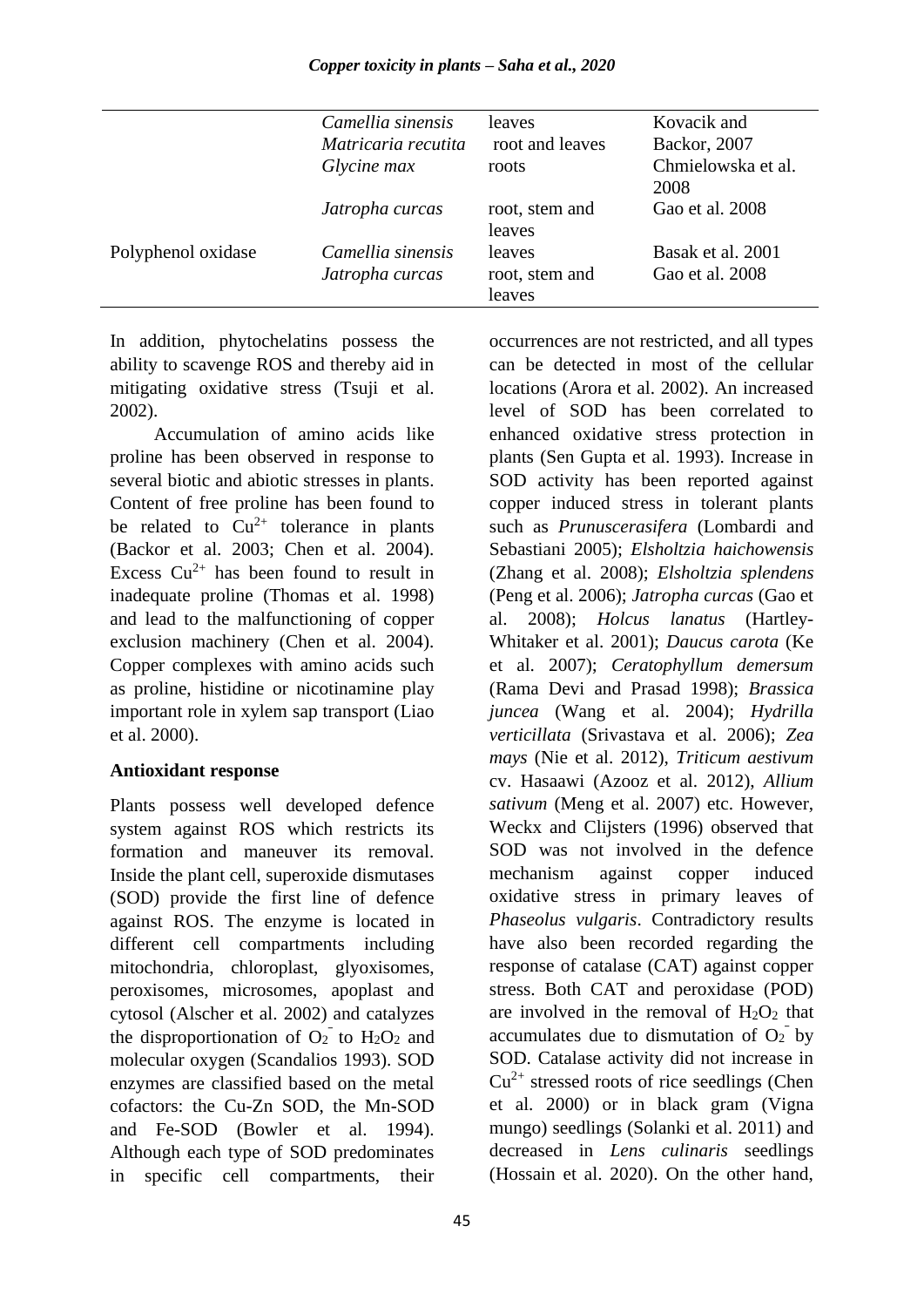CAT activity was reported to increase in *A. halimus* leaves (Brahim and Muhamed 2011) *Prunuscerasifera* (Lombardi and Sebastiani 2005), *C. sativus* roots (Iseri et al. 2011) and in maize roots, shoots and leaves (Pourakbar et al. 2007, Moravcová et al. 2018) in response to excess  $Cu^{2+}$ concentrations. The mobilization of POD in response to  $Cu^{2+}$ induced oxidative stress in plants is well accepted (Fang and Kao 2000; Diaz et al. 2001; Cuypers et al. 2002; Meng et al. 2007; Solanki et al. 2011). Apart from POD and CAT, the enzymes and metabolites of the ascorbateglutathione cycle are also involved in the removal of  $H_2O_2$ . The majority of these enzymes [ascorbate peroxidase (APX), glutathione reductase (GR), and dehydroascorbate reductase (DHAR)] have been found in chloroplasts, cytosol, mitochondria, and peroxisomes (Dat et al. 2000). Glutathione and ascorbate accumulate in these cellular compartments and their redox state is maintained through glutathione reductase (GR), monodehydroascorbate reductase (MDAR) and dehydroascorbate reductase (DHAR).



**Fig. 1** Effect of excess copper on germination of tea seeds: reduction in root and shoot lengths of germinated tea seeds of TS 462 variety on exposure to different concentrations of CuSO<sup>4</sup> (indicated in the figure) photographed after 27 days of treatment

All these enzymes along with ascorbate and glutathione have a pivotal role in defence against ROS induced oxidative damage (Arora et al. 2002; Yruela 2005; Sharma and Dietz 2008; Shan et al. 2012). De Vos et al. (1992) observed that glutathione depletion is the major cause of  $Cu^{2+}$  induced oxidative damage in Cu2+ sensitive *SiIene cucubalus* plants. It has been shown that tolerance to a copper-enriched environment, and the accompanying oxidative stress in *Enteromorpha compressa* occurs through the accumulation of copper, activation of ascorbate peroxidase, synthesis of ascorbate (accumulated as dehydroascorbate) and consumption of glutathione and water-soluble phenolic compounds (Ratkevicius et al. 2003).

#### **Stress in tea**

A literature survey revealed that several studies have been conducted on different types of abiotic stresses in tea. Plants of different cultivars of tea have been grouped into the tolerance classes: susceptible and resistant, in response to drought stress (Chakraborty et al. 2002; Damayanti et al. 2010), cold stress (Upadhyay 2012) and heavy metal stress (Yadav and Mohanpuria 2009). Several parameters have been identified such as rates of photosynthesis and transpiration, relative water content, stomatal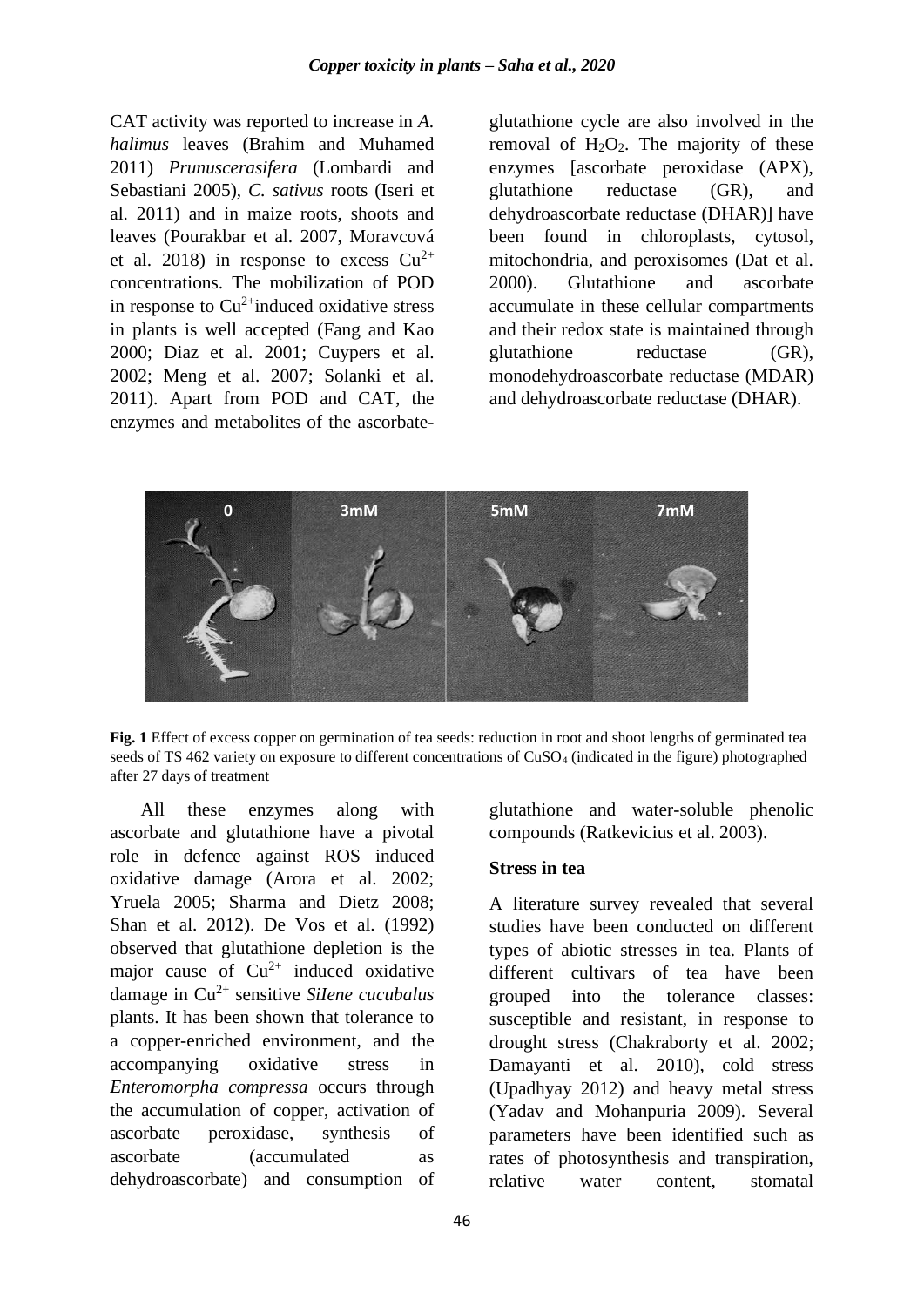conductance and leaf total soluble sugar content (Damayanti et al. 2010), root and shoot extension (Burgess and Carr 1997), levels of proline and antioxidative enzymes (Chakraborty et al. 2002; Upadhyay and Panda 2004; Upadhyay et al. 2008), morphological characters (Waheed et al. 2012) etc. in order to screen tea cultivars for drought tolerance. Additionally, studies on alterations in bioconstituents that determined quality of tea in the tea clones under soil moisture revealed a decrease in PAL activity in both tolerant and susceptible clones which correlated with a lower flavonol content and quality deterioration (Jevaramaja et al. 2003).

Tea plants exposed to excess heavy metals have shown several alterations in physiological and biochemical parameters. Increased level of lipid peroxidation and a reduction in photosynthetic rate, transpiration rate, chlorophyll and protein content and biomass production were found in plants exposed to excess Cd (Mohanpuria et al. 2007; Shi et al. 2008). Oxidative stress was evident as the transcript levels of glutathione biosynthetic genes showed up-regulation while glutathione-S-transferase (GST), the enzyme which help in sequestration of high levels of metal ions to vacuole, did not show any change on Cd exposure (Mohanpuria et al. 2007). Hajiboland and Bastani (2012) observed that  $CO<sub>2</sub>$ assimilation and dry matter production decreased while antioxidant enzyme activity and proline content increased significantly in tea plants under Boron deficiency and water stress. Mukhopadhyay et al. (2013) observed that both deficiency and excess in zinc caused a considerable decrease in shoot and root fresh and dry masses. Zinc stress decreased net photosynthetic rate, transpiration rate, stomatal conductance, and content of chlorophylls *a* and *b* and increased the content of superoxide anion,

47

malondialdehyde, hydrogen peroxide, and phenols. Although the activities of ascorbate peroxidase, catalase, superoxide dismutase, and peroxidase as well as expression of respective genes were upregulated, the authors concluded that the overall antioxidant system did not afford sufficient protection against oxidative damage (Mukhopadhyay et al. 2013). Treatment of tea plants with excess heavy metals such as mercury (II) and nickel (II) decreased the chlorophyll content of the leaves, along with a significant reduction in Hill activity (Basak et al. 2001). The activities of antioxidative enzymes viz. Superoxide dismutase (SOD), catalase (CAT), and ascorbate peroxidase (APX) was increased by Aluminium in the roots of cultured tea cells and also in intact plants (Ghanati et al. 2005). Aluminum (Al) inhibited tea pollen tube growth but the effect was found to be alleviated by fluorine (Konishi and Miyamoto 1983) which is accumulated by tea plants normally in high excess (Ruan et al. 2004). Tea plants tolerated fluorine at concentrations  $< 0.32$  mM (Li et al. 2011). Fresh and dry mass, chlorophyll content and net photosynthetic rate decreased while proline, malondialdehyde and hydrogen peroxide contents increased with increasing fluorine concentrations. Activity of antioxidant enzymes also showed significant alterations thereby suggesting that antioxidant defence system of leaves did not sufficiently scavenge excessive reactive oxygen species generated due to excess fluorine (Li et al. 2011).

# **Cu2+ stress in tea**

Although copper-based fungicides are being used in tea gardens for several decades (Sarmah 1960), we know little about the role of excess  $Cu^{2+}$  on tea plants and at what concentrations it may be considered as a pervasive threat (Saha et al. 2012). Only a few studies have focused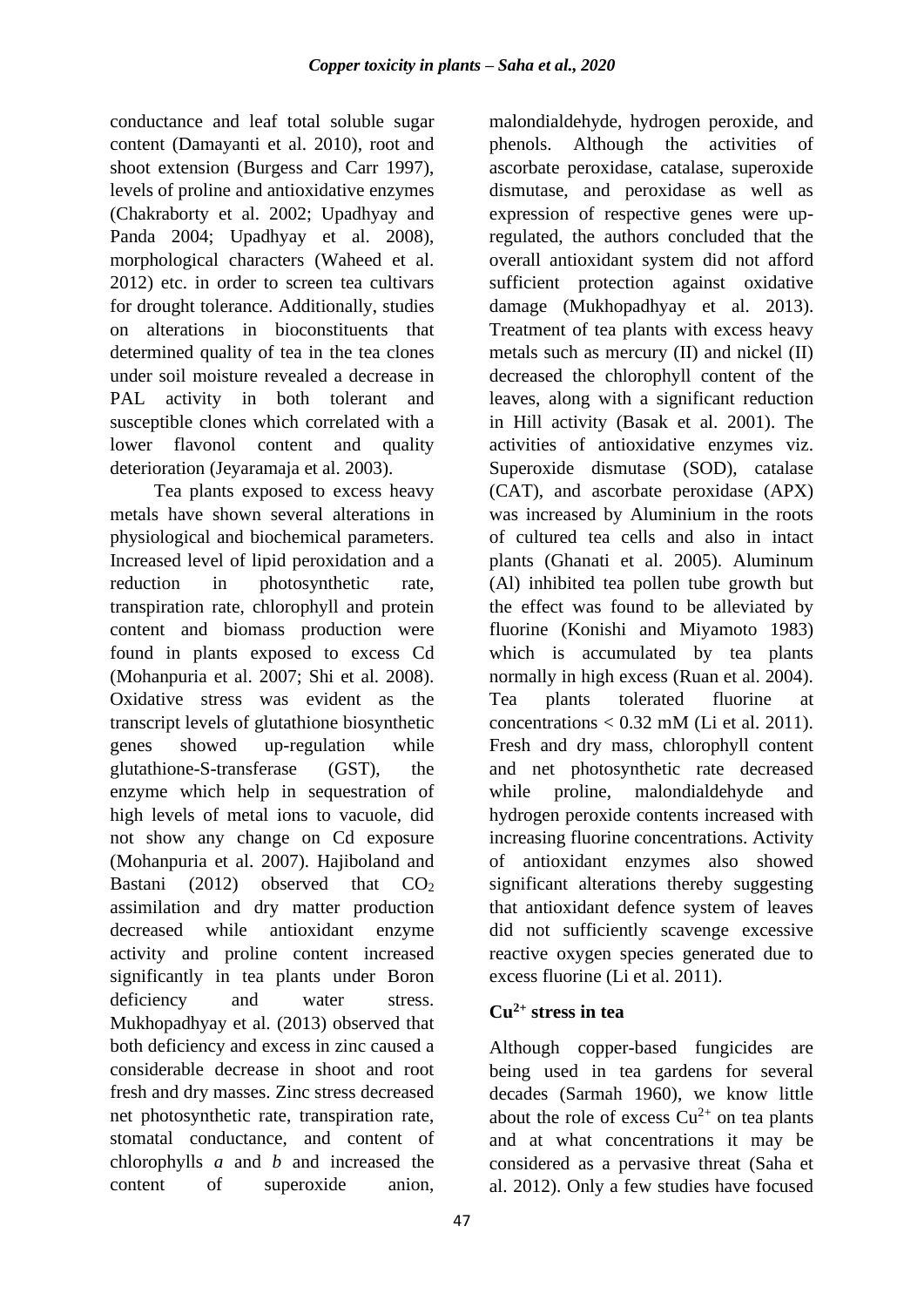on  $Cu^{2+}$  toxicity in tea (Basak et al. 2001; Yadav and Mohanpuria 2009; Saha et al. 2012; Dey et al. 2014, 2015) and these have revealed that number physiochemical parameters are altered on exposure to excess copper. For example, the chlorophyll and protein contents were found to decrease in  $Cu^{2+}$  treated plants (Basak et al. 2001; Yadav and Mohanpuria 2009; Saha et al. 2012). Germination of tea seeds were also affected in presence of excess copper. Substantial reduction in the length and biomass of root and shoot (Fig.1) was observed (Mandal et al, 2013). Excess  $Cu^{2+}$  caused an increase in lipid peroxidation, phenolics and antioxidative enzyme levels such as POD, SOD and APX in multiple cultivars of tea (Saha et al. 2012; Dey et al. 2015). A significant difference among cultivars was noted where the more sensitive cultivar seemed to lose its antioxidative capacity at  $Cu^{2+}$ concentrations higher than 400 µM while the more tolerant cultivar was able to withstand a maximum of 600  $\mu$ M of Cu<sup>2+</sup> ions. Two new isozymes were also found to be induced in the leaves of tea exposed to high concentration of  $Cu^{2+}$  (Saha et al. 2012). Yadav and Mohanpuria (2009) observed that expression of the enzymes γglutamylcysteinyl synthetase, glutathione synthetase and phytochelatin synthase was elevated more in the tolerant tea cultivar than the susceptible one when exposed to excess Copper and Aluminium.

#### **Conclusion**

Heavy metal stress is one of the major problems that limit agricultural productivity of plants. Plants show relative differences in their heavy metal tolerance capacity among the species and also among cultivars of the same species. Copper stress in general induces ROS and generates oxidative stress. It has been found that in addition to accumulated metal ions, high levels of ROS adversely affected the plants. Such ROS related damages have been observed in tea cultivars also. Although of the negative impact of excess  $Cu^{2+}$  in tea plants have been documented, the level of  $Cu^{2+}$ accumulation caused due to long term application of  $Cu^{2+}$ -based fungicides in tea gardens and its bioavailability under tea garden conditions are yet to be studied. Additionally, more detailed studies on mechanisms of  $Cu^{2+}$  toxicity in the tea plant, especially at the gene level are necessary. Identification of genetic determiners of tolerance may make the resistant cultivars a potential source for genetic manipulation of other important elite cultivars.

#### **Acknowledgement**

S Mandal wishes to thank the University Grants Commission, India, for Rajiv Gandhi National Fellowship [No. F.14- 2(SC)/2008(SA-III)].

# **References**

- Abdel-Ghany, S.E., Muller-Moule, P., Niyogi, K.K., Pilon, M., & Shikanai, T. (2005). Two P-Type ATPases are required for copper delivery in *Arabidopsis thaliana* chloroplasts. *PlantCell, 17*(4), 1233–1251.
- Ali, M. B., Hahn, E. J., & Paek, K. Y. (2006). Copper induced changes in the growth, oxidative-metabolism and saponins production in suspension culture roots of *Panaxginseng* in bioreactors. *PlantCellReports, 25*(10), 1122- 1132.
- Alscher, R.G. (1989). Biosynthesis and antioxidant function of glutathione in plants. *PhysiologiaPlantarum, 77*, 457–464.
- Alscher, R.G., Erturk, N., & Heath, L.S. (2002). Role of superoxide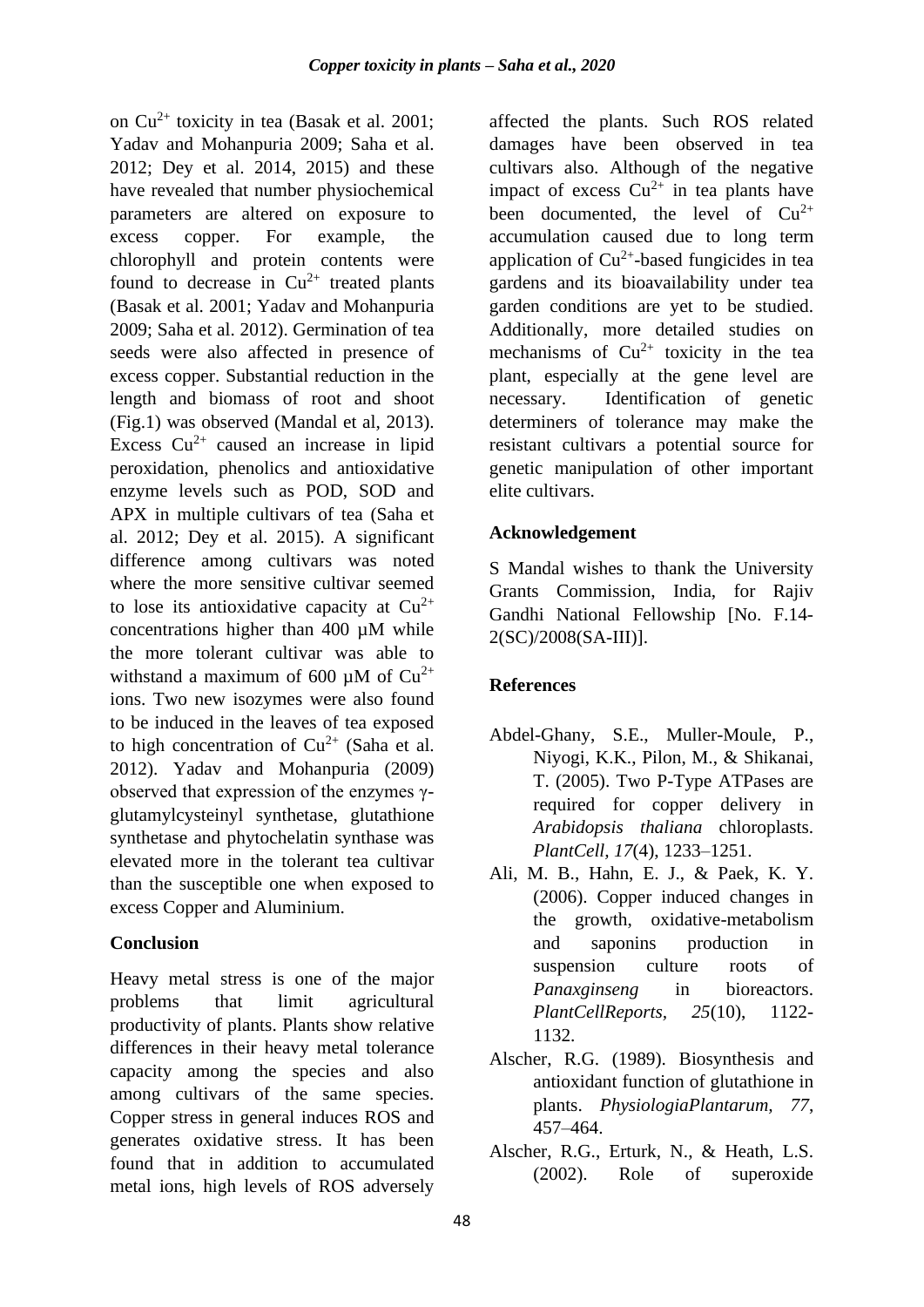dismutases (SODs) in controlling oxidative stress in plants. *Journal of Experimental Botany, 53*, 1331-1341.

- Andres-Colas, N., Sancenon, V., Rodriguez-Navarro, S., Mayo, S., Thiele, D. J., Ecker, J. R., et al. (2006). The *Arabidopsis* heavy metal P-type ATPase HMA5 interacts with metallochaperones and functions in copper detoxification of roots. *PlantJournal, 45*, 225–236.
- Antosiewicz, D., & Wierzbicka, M. (1999). Location of lead in *Allium cepa* L. cell by electron microscope. *Journal of Microscop*y*,* 195, 139–146.
- Arduini, I., Godbold, D.L., & Onnis, A. (1996). Cadmium and copper uptake and distribution in Mediterranean tree seedlings. *Physiologia Plantarum, 97*, 111-117.
- Arora, A., Sairam, R.K., & Srivastava, G.C. (2002). Oxidative stress and antioxidative system in plants. *Current science, 82*, 1227-1238.
- Azooz, M.M., Abou-Elhamd, M.F., & Al-Fredan, M.A. (2012). Biphasic effect of copper on growth, proline, lipid peroxidation and antioxidant enzyme activities of wheat (*Triticum aestivum* cv. Hasaawi) at early growing stage. *Australian journal of crop science, 6*, 688-694.
- Backor, M., Fahselt, D., Davidson, R.D., & Wu, C.T. (2003). Effects of copper on wild and tolerant strains of the lichen photobiont Trebouxia erici (Chlorophyta) and possible tolerance mechanisms. *[Archives of](http://www.ncbi.nlm.nih.gov/pubmed/14565572)  [Environmental Contamination and](http://www.ncbi.nlm.nih.gov/pubmed/14565572)  [Toxicology,](http://www.ncbi.nlm.nih.gov/pubmed/14565572) 45*, 159-67.
- Ballabio, C., Panagos, P., Lugato, E., Huang, J-H., Orgiazzi, A., Jones, A., Fernández-Ugalde, O., Borrelli, P., & Montanarella, L. (2018). Copper distribution in European topsoils: an assessment based on LUCAS soil

survey. *Science of The Total Environment, 636*, 282–298

- Barua, K.C. (1988). Some aspects of disease control in tea. Field management in tea. Tea Research Association. Tocklai experimental station, pp. 119-124.
- Basak, M., Sharma M., & Chakraborty, U. (2001). Biochemical responses of *Camellia sinensis* (L.) O. Kuntze to heavy metal stress. *Journal of Environmental Biology, 22*(1)37-41.
- Blokhina, O., Virolainen, E., & Fagerstedt, K.V. (2003). Antioxidants, oxidative damage and oxygen deprivation stress: a review. *Annals of botany, 91*, 179-194.
- Bowler, C., Van Camp, W., &Montagu, V., &Inze, D. (1994). Superoxide dismutase in plants. *Critical Reviews in Plant Science, 13*, 199- 218.
- Brahim, L., & Mohamed, M. (2011). Effects of copper stress on antioxidative enzymes, chlorophyll and protein content in *Atriplex halimus*. *African Journal of Biotechnology, 10*, 10143-10148.
- Brun, L.A., Maillet, J., Hinsinger, P., & Pepin, M. (2001). Evaluation of copper availability to plants in copper-contaminated vineyard soils. *Environmental Pollution, 111*, 293- 302.
- Burgess, P. J. & Carr, M. K. V. (1997). Responses of young tea (*camellia sinensis*) clones to drought and temperature. 3. shoot extension and development. *Experimental Agriculture, 33*, 367-383.
- Chakraborty, U., Dutta, S., & Chakraborty, B. N. (2002). Response of Tea Plants to Water Stress. *Biologia Plantarum, 45*, 557-562.
- Chen, C.T., Chen, T. H., Lo, K. F., & Chiu, C.Y. (2004). Effects of proline on copper transport in rice seedlings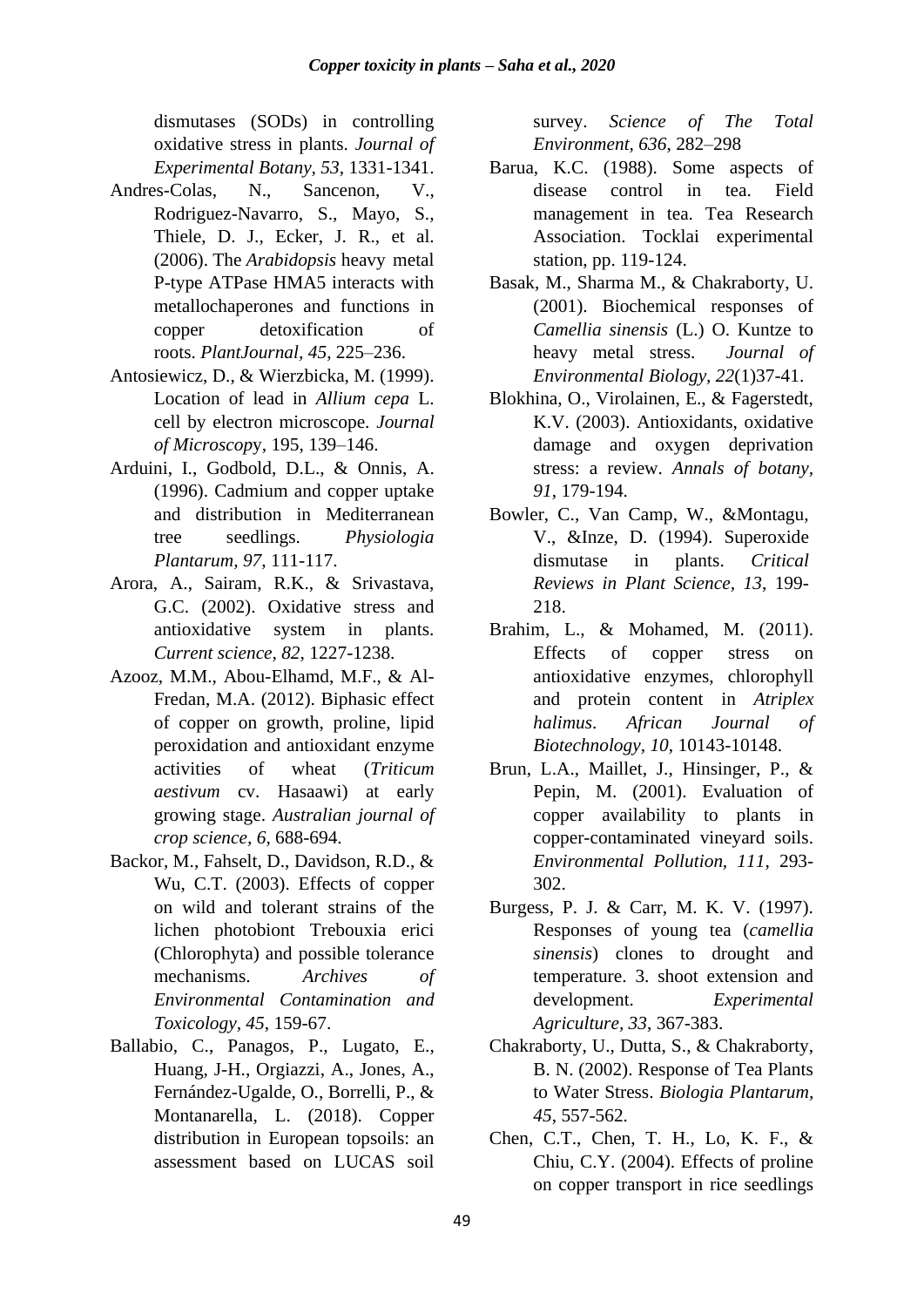under excess copper stress. *Plant Science, 166*, 103–111.

- Chen, L.M., Lin, C.C., & Kao, C.H. (2000). Copper toxicity in rice seedlings: Changes in antioxidative enzyme activies,  $H_2O_2$  level, and cell wall peroxidase activity in roots. *Botanical Bulletin of Academia Sinica, 41*, 99-103.
- Chmielowska, J., Deckert, J., & Diaz, J. (2008). Activity of peroxidases and phenylalanine ammonia-lyase in lupine and soybean seedlings treated with copper and an ethylene inhibitor. *BiologicalLetters*, 45, 59- 67.
- Chongpraditnum, P., Mori, S., & Chino, M. (1992). Excess copper induces a cytosolin Cu, Zn-superoxide dismutase in soybean root. *PlantCellPhysiology, 33*, 239-244.
- Chu, C.C., Lee, W.C., Guo, W.Y., Pan, S.M., Chen, L.J., Li H.M., & Jinn, T.L. (2005). A copper chaperone for superoxide dismutase that confers three types of copper/zinc superoxide dismutase activity in Arabidopsis. *Plant Physiology, 139*, 425-436.
- Clemens, S., Palmgren, M.G., & Kramer, U. (2002). A long way ahead: Understanding and engineering plant metal accumulation. *Trends in Plant Sciences, 7*, 309-315.
- Cohu, C. M., & Pilon, M., (2007) Regulation of superoxide dismutase expression by copper availability. *Physiologia Plantarum, 129*, 747– 755.
- Company, P., & Gonzalez-Bosch, C. (2003). Identification of a copper chaperone from tomato fruits infected with *Botrytis cinerea* by differential display. *Biochemical andBiophysical Research Communications, 304*(4), 825-30.
- Cuypers, A., Vangronsveld, J., & Clijsters, H. (2002). Peroxidases in roots and primary leaves of Phaseolus vulgaris Copper and Zinc Phytotoxicity: a comparison. *Journal of Plant Physiology, 159*, 869-876.
- Damayanthi, M.M.N., Mohotti, A.J., & Nissanka, S.P. (2010). Comparison of Tolerant Ability of Mature Field Grown Tea (*Camellia sinensis* L.) Cultivars Exposed to a Drought Stress in Passara Area. *Tropical Agricultural Research, 22*(1) 66 – 75.
- Dat, J., Vandenabeele, S., Vranova, E., Van Montagu, M., Inze, D., & Van Breusegem, F. (2000). Dual action of the active oxygen species during plant stress responses. *Cellular and Molecular Life Sciences, 57*, 779– 795.
- De Vos, C.H.R., Vonk, M.J., Vooijs, R., & Schat, H. (1992). Glutathione depletion due to copper-induced phytochelatin synthesis causes oxidative stress in *silene cucubalus*. *Plant Physiology, 98*, 853-858.
- Dey, S., Mazumder, P. B. & Paul S. B. (2014). Effect of copper on growth and chlorophyll content in tea plants (*Camellia sinensis* (l.) O. Kuntze) *IMPACT: International Journal of Research in Applied, Natural and Social Sciences, 2,* 223-230.
- Dey, S., Mazumder, P. B. & Paul S. B. (2014). Copper-induced changes in growth and antioxidative mechanisms of tea plant (*Camellia sinensis* (L.) O. Kuntze). *African Journal of Biotechnology, 14,* 582– 592.
- Diaz, J., Bernal, A., Pomar, F., & Merino, F. (2001) Induction of shikimate dehydrogenase and peroxidase in pepper (*Capsicum annum* L.) seedlings in response to copper stress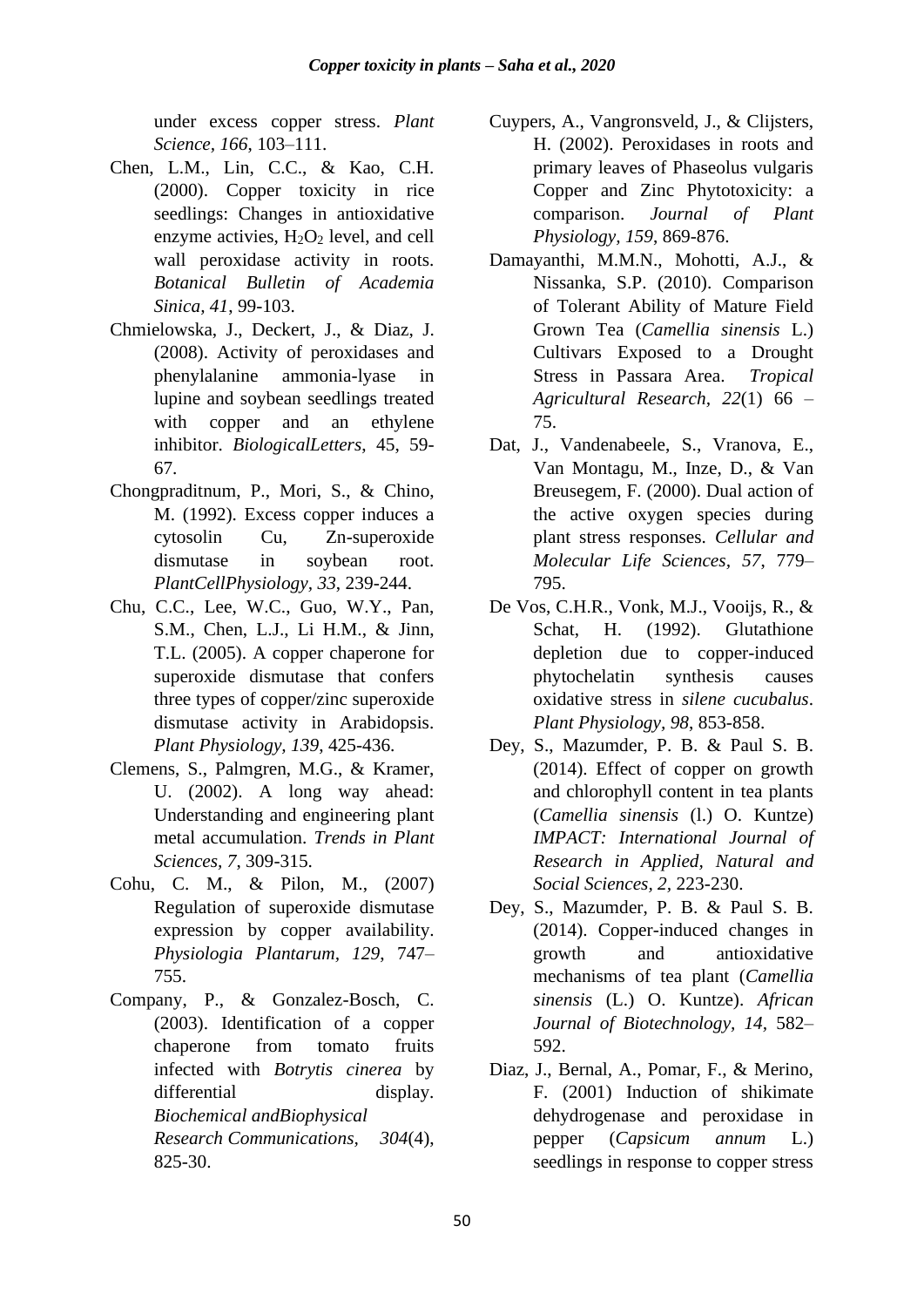and its relation to lignification. *Plant Science, 161*, 179–188.

- Ducic, T., & Polle, A. (2005). Transport and detoxification of manganese and copper in plants. *Brazilian Journal Plant Physiology, 17*, 103-112.
- Fang, W.C., & Kao, C.H. (2000). Enhanced peroxidase activity in rice leaves in response to excess iron, copper and zinc. *Plant Sci*ence*, 158*, 71-76.
- Flemming, C. A., & Trevors, J. T. (1989). Copper toxicity and chemistry in the environment: a review, *Water, air, and soil pollution, 44*(1-2), 143-158.
- Gao, S., Yan, R., Cao M., Yang W., Wang, S., & Chen, F. (2008). Effects of copper on growth, antioxidant enzymes and phenylalanine ammonia-lyase activities in *Jatropha curcas* L. seedling, *Plant Soil Environment*, *54*, (3), 117–122.
- Garcia, A., Baquedano, F. J., Navarro, P., &Castillo, F. J. (1999). Oxidative stress induced by copper in sunflower plants. *Free Radical Research, 31*, 45-50.
- Ghanati, F., Morita, A., & Yokota, H. (2005). Effects of aluminum on the growth of tea plant and activation of antioxidant system. *Plant Soil, 276*, 133–141.
- Graham, J. H., Timmer, L. W., & Fardelmann, D. (1986). Toxicity of fungicidal copper in soil to *citrus* seedling and vesicular-arbuscular mycorrhizal fungi. *Phytopathology, 76*, 66-70.
- Greger, M. (2004). Metal availability, uptake, transport and accumulation in plants. In M. N. V. Prasad (Ed.), *Heavy Metal stress in plants* (pp. 1- 28). New Delhi: Narosa Publishing house.
- Grill, E., Loffler, S., Winnacker, E.L. & Zenk, M.H. (1989). Phytochelatins,

the heavy-metal-binding peptides of plants, are synthesized from glutathione by a specific yglutamylcysteine dipeptidyl transpeptidase (phytochelatin synthase). *Biochemistry, 86*, 6838- 6842.

- Grill, E., Winnacker, E.L., & Zenk, M.H. (1985). Phytochelatins: the principal heavy-metal complexing peptides of higher plants. *Science, 230*, 674-676.
- Hagemeyer (2004) Ecophysiology of *plant* growth under *heavy metal stress*.In M. N. V. Prasad (Ed.), *Heavy Metal stress in plants* (pp. 201-222). New Delhi: Narosa Publishing house.
- *Hajiboland, R. & Bastani, S.* (2012). Tolerance to water stress in borondeficient tea (*Camellia sinensis*) plants. *Folia Horticulturae, 24*, 41- 51.
- Hamer, D.H. (1986). Metallothionein<sup>1, 2</sup>. *Annual Review of Biochemistry, 55*, 913-951.
- Hartley-Whitaker, J., Ainsworth, G., & Meharg, A. A. (2001). Copper- and arsenate-induced oxidative stress in *Holcus lanatus* L. clones with differential sensitivity. *Plant Cell Environment, 24*, 713-722.
- Himelblau, E., & Amasino, R. M. (2000). Delivering copper within plant cells. *Current Opinion in Plant Biology, Physiology and metabolism,3*, 205– 210.
- Hossain, M. S., Abdelrahman, M., Tran, C. D., Nguyen, K. H., Chu, H. D., Watanabe, Y. &Tran, L.-S. P. (2019). Insights into acetatemediated copper homeostasis and antioxidant defense in lentil under excessive copper stress. *Environmental Pollution*, 113544.
- Iseri, O. D., Korpe, D. A., Yurtcu, E., Sahin, F. I., & Haberal, M. (2011).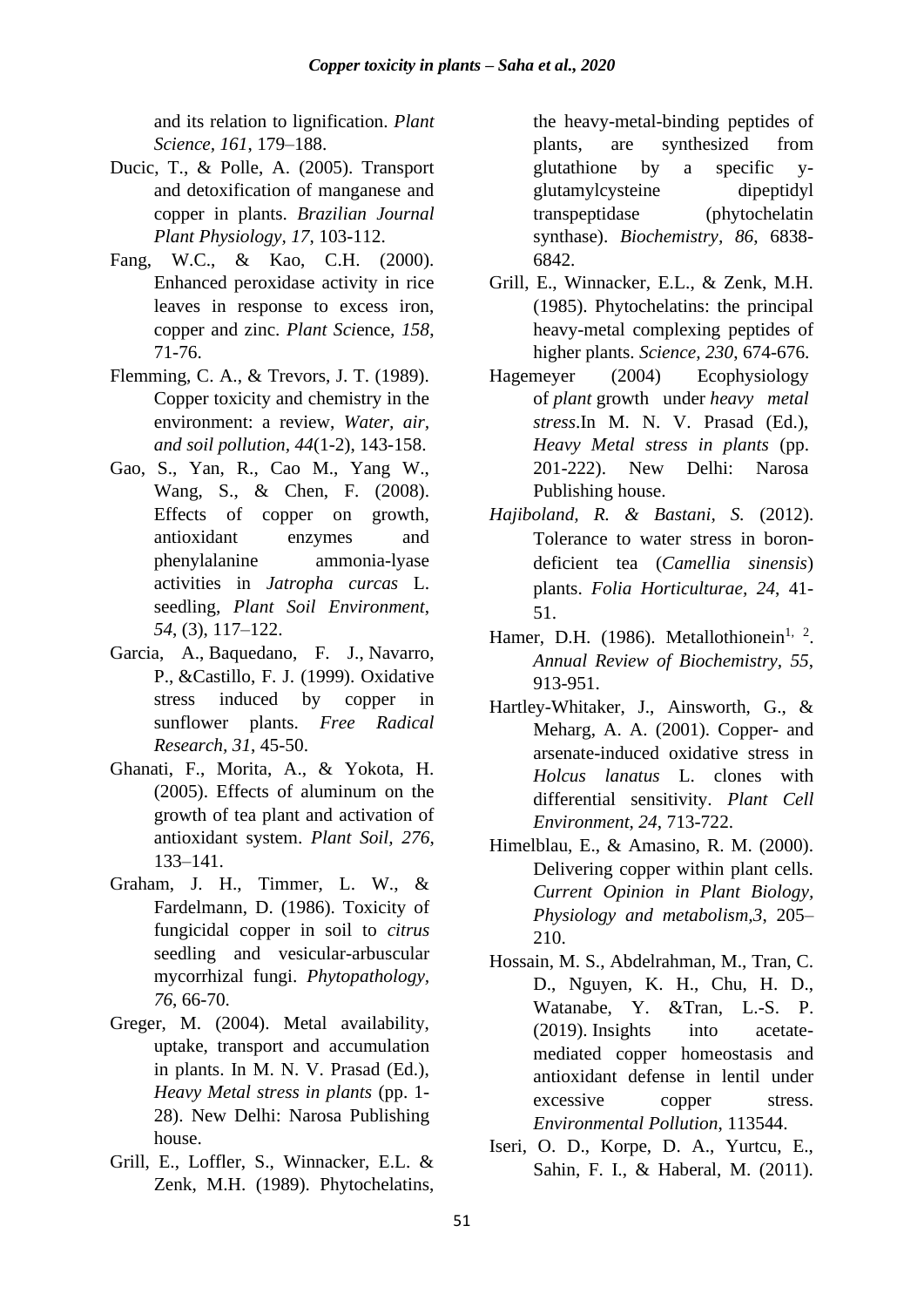Copper-induced oxidative damage, antioxidant response and genotoxicity in *Lycopersicum esculentum* Mill. and *Cucumis sativus* L.*Plant Cell Reports,30*, 1713–172.

- Jeyaramraja, P.R., Pius, P.K., Raj Kumar, R., & Jayakumar, D. (2003). Soil moisture stress-induced alterations in bioconstituents determining tea quality. *Journal of the Science of Food and Agriculture, 83*, 1187- 1191.
- Kampfenkel, K., Kushnir, S., Babiychuk, E., Inze, D., & Van Montagu, M. (1995). Molecular characterization of a putative *Arabidopsis thaliana* copper transporter and its yeast homologue. *The Journal of Biological Chemistry, 270*(47), 28479-86.
- Karmakar, K. G., & Banerjee, G. D. (2005). *The Tea Industry in India*: A Survey, National Bank for Agriculture and Rural Development, Tea trade, *39*, p.177.
- Ke, W., Xiong, Z., Xie, M., & Luo, Q. (2007). Accumulation, subcellular localization and ecophysiological responses to copper stress in two *Daucuscarota* L. populations. *PlantSoil,* 292, 291–304.
- Kieselbach, T., Hagman, A., Anderson, B., & Schroder, W.P. (1998). The thylakoid lumen of chloroplasts: Isolation and characterization. *The Journal of Biological Chemistry, 273*, 6710-6716.
- Kliebenstein, D.J., Monde, R. A., & Last, R. L. (1998). Superoxide Dismutase in Arabidopsis: An Eclectic Enzyme Family with Disparate Regulation and Protein Localization.*PlantPhysiology, 118*, 637–650.
- Konishi, S., & Miyamoto, S. (1983). Alleviation of Aluminum Stress and

Stimulation of Tea Pollen Tube Growth by Fluorine. *Plant and Cell Physiology, 24*(5), 857-862.

- Kovacik, J. & Backor, M. (2007). Phenylalanine ammonia-lyase and phenolic compounds in chamomile tolerance to cadmium and copper excess. *Water, Air, and Soil Pollution, 185*, 185-193.
- Lanaras, T., Moustakas, M., Symeonidis, L., Diamantoglou, S., & Karataglis, S. (1993). Plant metal content, growth responses and some photosynthetic measurement on field-cultivated wheat growing on ore bodies enriched in Cu. *Physiologia Plantarum, 88*, 307-314.
- Lequeux, H., Hermans, C., Lutts, S., & Verbruggen, N. (2010). Response to copper excess in Arabidopsis thaliana: Impact on the root system architecture, hormone distribution, lignin accumulation and mineral profile. *Plant Physiology Biochemistry, 48*(8), 673-682.
- Li C., Zheng Y., Zhou J., Xu J., & Ni D. (2011). Changes of leaf antioxidant system, photosynthesis and ultrastructure in tea plant under the stress of fluorine. *Biologia Plantarum,* 53(3), 563-566.
- Liao, M.T., Hedley, M. J., Woolley, D. J., Brooks, R. R., & Nichols, M. A. (2000). Copper uptake and translocation in chicory (*Cichorium intybus* L. cv Grasslands Puna) and tomato (*Lycopersicon esculentum*  Mill. cv Rondy) plants grown in NFT system. II. The role of nicotianamine and histidine in xylem sap copper transport. *Plant Soil, 223*, 243–252.
- Lidon, F. C. & Henriquesa, F. S. (1993). Effects of copper toxicity on growth and the uptake and translocation of metals in rice plants. *Journal of Plant Nutrition, 16*, 1449-1464.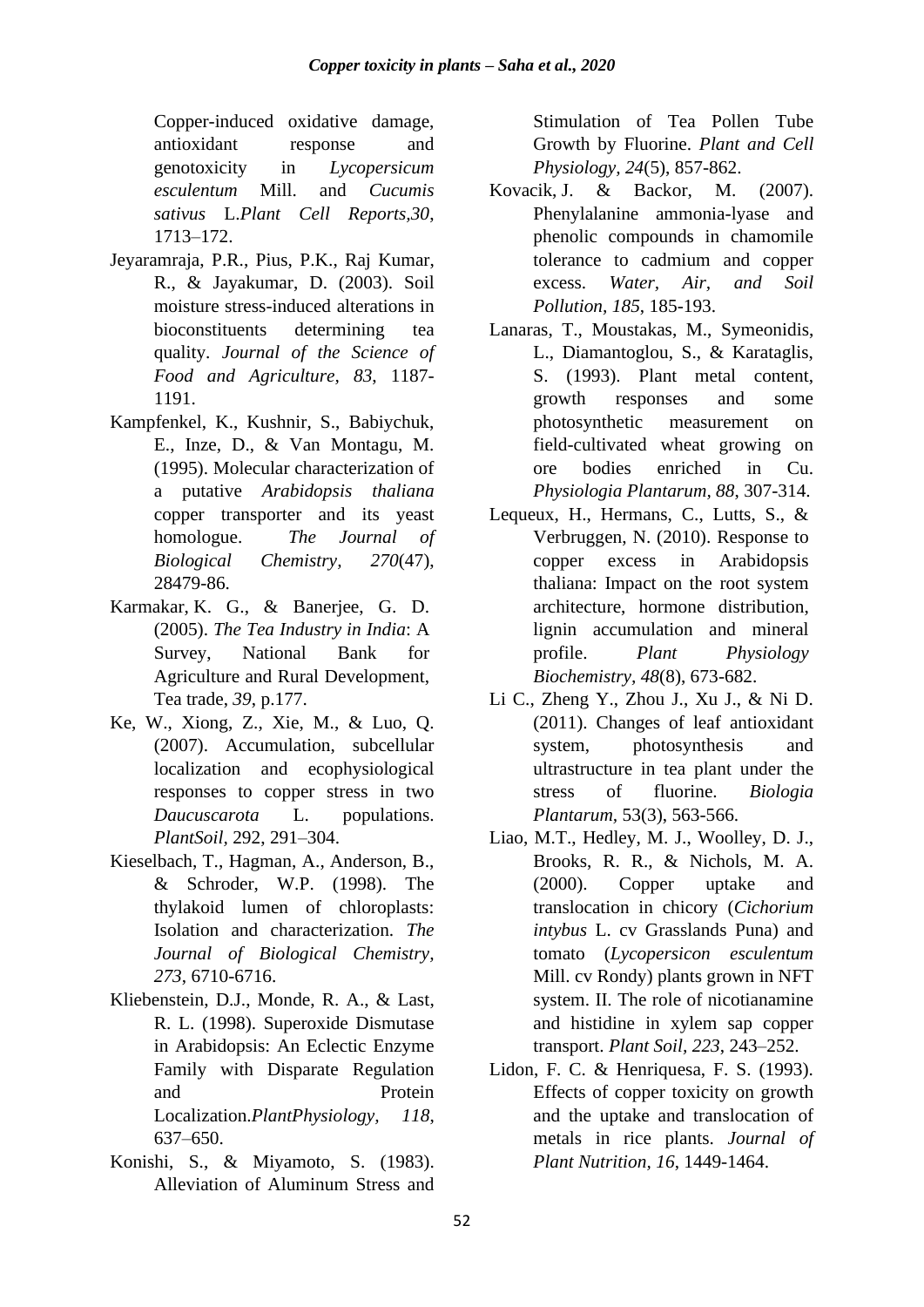- Lidon, F., & Henriques, F. S., (1991). Limiting step on photosynthesis of rice plants treated with varying copper levels. *Journal of Plant Physiology, 138*, 115-118.
- Lombardi, L., & Sebastiani, L. (2005). Copper toxicity in Prunus cerasifera: growth and antioxidant enzymes responses of in vitro grown plants. *PlantScience, 168*, 797-802.
- Luna, C.M., Gonzalez, C. A., & Trippi, V.S. (1994). Oxidative damage caused by an excess of copper in oat leaves. *PlantCellPhysiology, 35*, 11- 15.
- Maksymiec, W. (1997) Effect of copper on cellular processes in higher plants. *Photosynthetica, 34*, 321–342.
- Mandal, S., Saha, A. & Saha, D. (2013). Effect of copper on seed germination, root elongation and shoot elongation of seedlings of commercially cultivated tea varieties. *NBU Journal of Plant Sciences*. (In press).
- Marschner, H. (1995). *Mineral Nutrition of Higher Plants*, Second ed. Academic Press, London.
- Mazhoudi, S., Chaoui, A., Ghorbal, M. H., & El Ferjani, E. (1997). Response of antioxidant enzymes to excess copper in tomato (*Lycopersicon esculentum*, Mill.) *Plant Science, 127*, 129-137.
- Mehra, R.K., & Mulchandani, P. (1995). Glutathione-mediated transfer of Cu (I) into phytochelatins. *BiochemicalJournal, 307*, 697-705.
- Meng, Q., Zou, J., Zou, J., Jiang, W., & Liu, D. (2007). Effect of  $Cu^{2+}$ concentration on growth, antioxidant enzyme activity and malondialdehyde content in garlic (*Allium Sativum* L.). *Acta Biologica Cracoviensia Series Botanica, 49*, 95–101.
- Mocquot, B., Vangronsveld, J., Clijsters, H., & Mench, M. (1996). Copper toxicity in young maize (*Zea mays* L.) plants: effects on growth, mineral and chlorophyll contents, and enzyme activities. *Plant and Soil, 182*(2), 287-300.
- Mohanpuria, P., Rana, N. K., & Yadav, S. K. (2007). Cadmium induced oxidative stress influence on glutathione metabolic genes of *Camellia sinensis* (L.) O. Kuntze. *Environmental Toxicology, 67*, 368- 374.
- Moravcová, Š, Tůma, J., Dučaiová, K. Z., Waligórski, P., Kula, M., Saja, D., Słomka, A., Bąba, W. & Libik-Konieczny, M. (2018). Influence of salicylic acid pretreatment on seeds germination and some defence mechanisms of *Zea mays* plants under copper stress *Plant Physiology and Biochemistry*, *122*, 19-30.
- Morales, J. M. L., Roddrigues-Monroy, M., & Sepulveda-Jimenez, G. (2012). Betacyanin accumulation and guaiacol peroxidase activity in *Betavulgaris* L. leaves following copper stress. *Acta Societatis Botanicorum Poloniae, 81*(3), 193- 201.
- Mukhopadhyay M., Das A., Subba P., Bantawa P., Sarkar B., Ghosh P., & Mondal T.K. (2013) Structural, physiological, and biochemical profiling of tea plantlets under zinc stress. *Biologia Plantarum, 57*(3), 474-480.
- Nie, L.H., Wang, Y.Z., Fang, W.P., Xie, D.Y., Tie, S.G., Tang, Z.J., et al. (2012). Oxidative damage and antioxidant response caused by excess copper in leaves of maize. *African Journal of Biotechnology, 11*, 4378-4384.
- Oliva, S. R., Mingorance M. D., Valdes B., & Leidi, E. O. (2010). Uptake,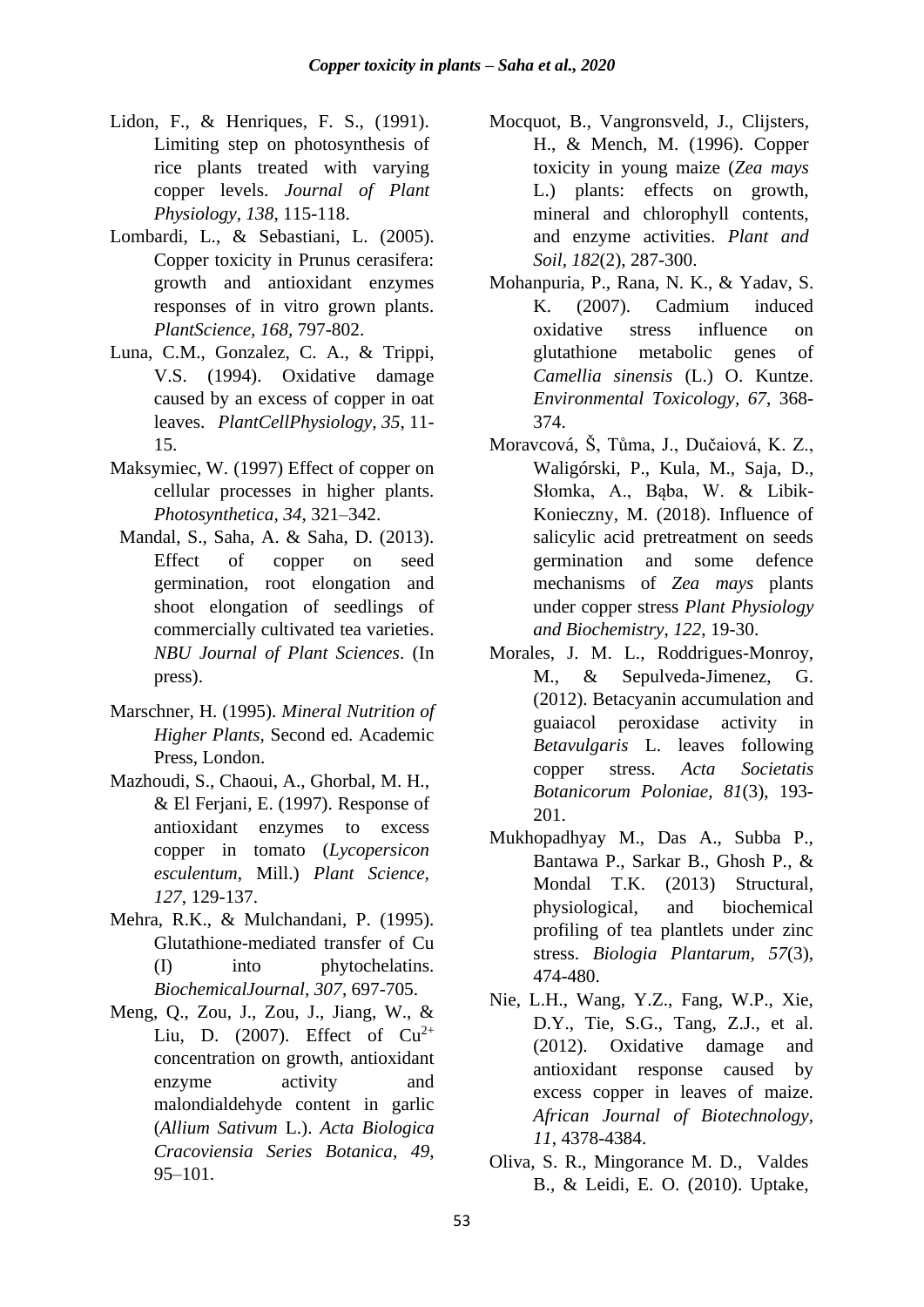localisation and physiological changes in response to copper excess in Erica andevalensis. *Plant Soil, 328*, 411-420.

- Patsikka, E., Kairavuo, M., Sersen, F., Aro, E.M., & Tyystjarvi, E. (2002). Excess copper predisposes photosystem II to photoinhibition in vivo by outcompeting iron and causing decrease in leaf chlorophyll. *Plant Physiology, 129*(3), 1359- 1367.
- Peng, H.Y., Yang, X. E., Yang, M. J., & Tian, S. K. (2006). Responses of antioxidant enzyme system to copper toxicity and copper detoxification in the leaves of *Elsholtziasplenden*. *Journal of Plant Nutrition, 29*(9), 1619-1635.
- Pinto, E., Sigaud-Kutner, T. C. S., Leitao, M. A. S., Okamoto, O. K., Morse D., & Colepicolo, P. (2003). Heavy metal-induced oxidative stress in algae. *Journal of Phycology, 39*, 1008–1018.
- Pitcher L. H., Brennan E., Hurley A., Dunsmuir P., Tepperman J. M., & Zilinskas B. A. (1991) Overproduction of Petunia Chloroplastic Copper/Zinc Superoxide Dismutase Does Not Confer Ozone Tolerance in Transgenic Tobacco. *Plant Physiology, 97*, 452-455.
- Pourakbar, L., Khayami, M., Khara, J., & Farbodnia, T. (2007). Copper–induce change in antioxidative system in maize (*Zeamays* L.). *Pakistan Journal of Biological Science, 10*(20), 3662-3667.
- Prasad, M. N. V. (2004). *Heavy Metal Stress in Plants*. New Delhi: Springer, Narosa Publishing house.
- Rama Devi, S., & Prasad, M.N.V. (1998). Copper toxicity in *Ceratophyllum demersum* L. (Coontail), a free floating macrophyte: response of

antioxidant enzymes and antioxidants*. Plant Sci*ence*, 138*, 157–165.

- Ratkevicius, N., Correa, J. A., & Moenne, A. (2003). Copper accumulation, synthesis of ascorbate and activation of ascorbate peroxidase in *Enteromorpha compressa* (L.) Grev. (Chlorophyta) from heavy metalenriched environments in northern Chile. *Plant, Cell and Environment, 26*, 1599–1608.
- Rehman, M., Liu, L., Wang, Q. Saleem, M. H., Bashir, S., Ullah, S. & Peng, D. (2019). Copper environmental toxicology, recent advances, and future outlook: a review. *Environmental Science and Pollution Research 26*, 18003– 18016.
- Rhoads, F.M., Olsou, S.M., Manning, A. (1989). Copper toxicity in tomato plants. *Journal of environmental Quality, 18*, 195–197.
- Rooney, P. C., Zhao, F. J., & McGrath, S. P. (2006). Soil factors controlling the expression of copper toxicity to plants in a wide range of European soils. *Environmental Toxicology and Chemistry, 25*(3), 726-732.
- Ruan, J., Ma, L., Shi, Y., & Han, W. (2004). The Impact of pH and calcium on the uptake of fluoride by tea plants (*Camellia sinensis* L.). *Annals of Botany, 93*, 97-105.
- Saha, D., Mandal, S., & Saha, A. (2012). Copper induced oxidative stress in tea (*Camellia sinensis*) leaves. *Journal of Environmental Biology, 33*, 861-866.
- Sancenon, V., Puig, S., Mira, H., Thiele, D. J., & Penarrubia, L. (2003). Identification of a copper transporter family in *Arabidopsis thaliana*. *Plant Molecular Biology, 51*, 577–587.
- Santiago, L. J. M., Louro, R. P., & Oliveira, D. E. D. (2000).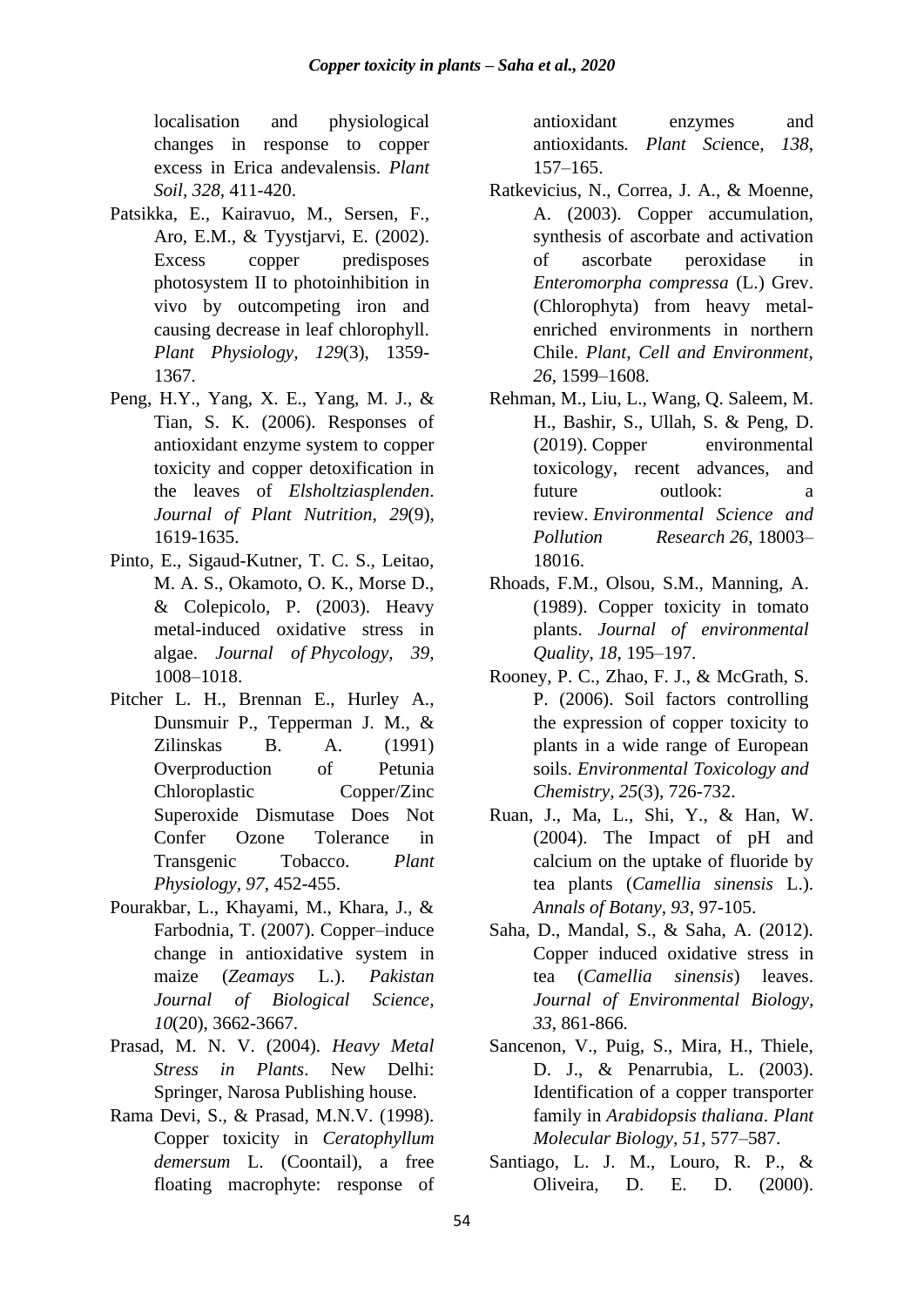Compartmentation of phenolic compounds and phenylalanine ammonia-lyase in leaves of *Phyllanthustenellus* roxb. and their induction by copper sulphate. *Annals* of *Botany, 86*, 1023-1032.

- Sarkar, A.N. (1994). *Integrated horticultural development in Eastern Himalayas*. New Delhi: MD Publications Pvt. Ltd.
- Sarmah, K.C. (1960). *Disease of tea and associated crops in north east India*. In, Indian Tea Association, Memo. No. 26, Tocklai Experimental Station, Assam, India. (pp. 6-42).
- Scandalios, J.G. (1993). Oxygen Stress and Superoxide Dismutases.*PlantPhysiology, 101*, 7- 12.
- Schubert, M., Petersson, U. A., Haas, B. J., Funk, C., Schroder, W.P., & Kieselbach, T. (2002). Proteome map of the chloroplast lumen of *Arabidopsisthaliana*. *Journal of Biological Chemistry, 11*, 278: 8354- 8365.
- Selvakumar, M., & Jeyaselvam, M. (2012). Tea industry: A Tonic for the Indian Economy. Facts for you, (pp. 11-17). http://www.flymag.com/admin/issue pdf/Tea\_April\_12pdf
- Sen Gupta, A., Heinen, J.L., Holaday, A.S., Burket, J.J., & Allen, R.D. (1993). Increased resistance to oxidative stress in transgenic plants that overexpress chloroplastic Cu/Zn superoxide dismutase. *PlantBiology, 90*, 1629-1633.
- Shan, C., Dai, H., & Sun, Y. (2012). Hydrogen sulfide protects wheat seedlings against copper stress by regulating the ascorbateand glutathione metabolism in leaves.*AuastralianJournalofcropscie nce, 6*(2), 248-254.
- Sharma, P., Jha, A. B., Dubey, R. S., & Pessarakli, M., (2012). Reactive

Oxygen Species, Oxidative Damage, and Antioxidative Defense Mechanism in Plants under Stressful Conditions. *Journal of Botany,*  doi:10.1155/2012/217037

- Sharma, S. S., & Dietz, K. (2008). The relationship between metal toxicity and cellular redox imbalance. *TrendsinPlantScience, 14*, 43-50.
- Shaw, B. P., Sahu, S. K., & Mishra, R. K. (2004). H*eavy metal induced oxidative damage in terrestrial plants.* In M. N. V. Prasad (Ed.), *Heavy Metal stress in plants* (pp. 84-119). New Delhi: Narosa Publishing house.
- Sheldon, A.R., & Menzies N.W. (2005). The effect of copper toxicity on the growth and root morphology of Rhodes grass (*Chlorisgayana* Knuth.) in resin buffered solution culture. *PlantandSoil, 278*, 341-349.
- Shi, Y., Ruan, J., Ma, L., Han, W., & Wang, F. (2008). Accumulation and distribution of arsenic and cadmium by tea plants. *Journal of Zheijang University Science B, 9*(3), 265–270.
- Shikanai, T., Muller-Moule, P., Munekage, Y., Niyogi, K. K., & Pilon, M. (2003). PAA1, a P-Type ATPase of Arabidopsis, Functions in Copper Transport in Chloroplasts. *ThePlant Cell, 15*, 1333–1346.
- Singh, A. K., & Singh, V. B. (2006). Significance of limiting in horticultural crop production. In V. B. Singh (Ed.), *Horticulture for sustainable income and environmental protection* (pp. 88- 93). New Delhi: Concept publishing company.
- Singh, I. D. (2005). *The planters guide to tea culture and manufacture*, N.B. Modern Agencies, Siliguri, India, pp. 132-138.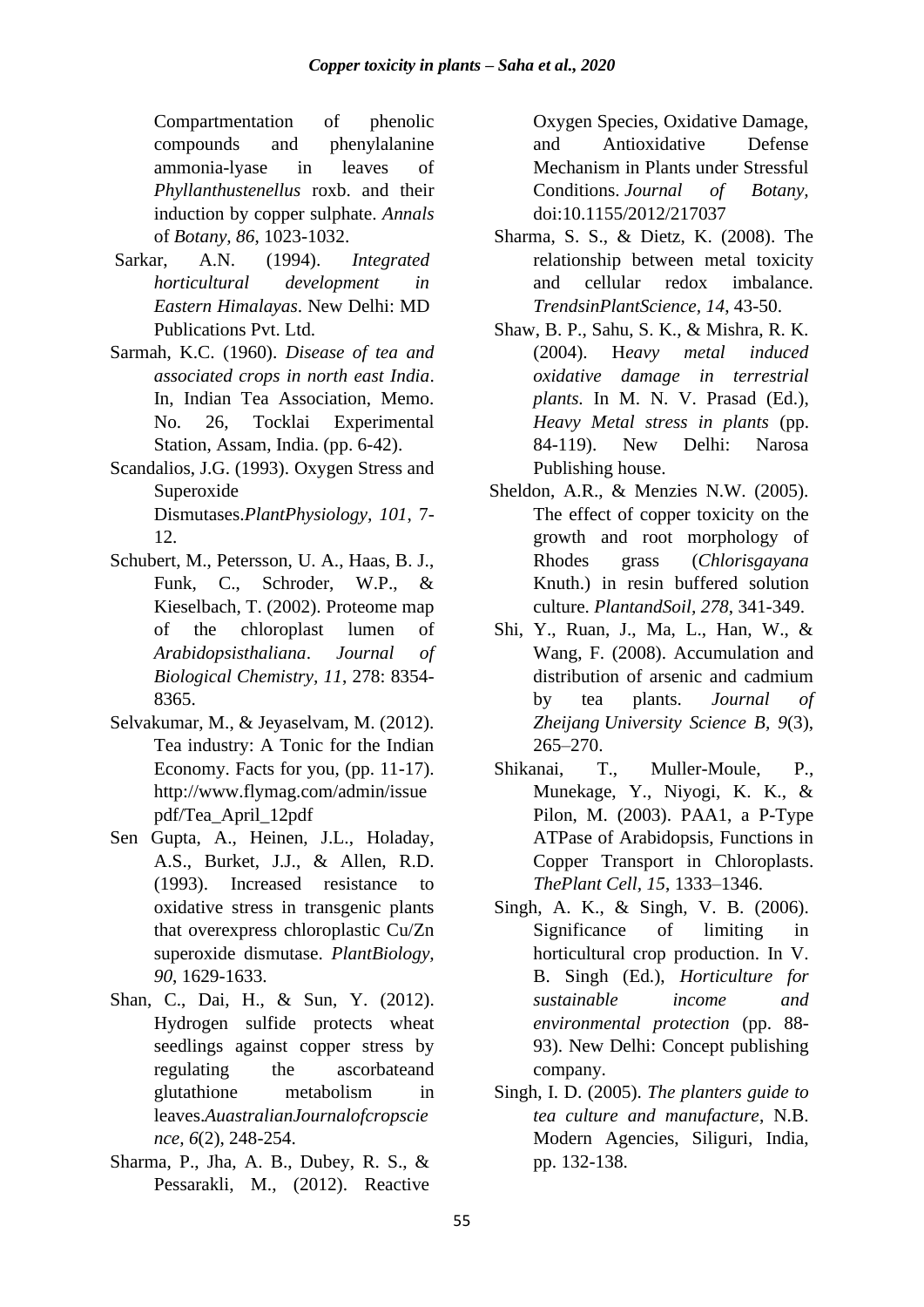- Solanki, R., Poonam, A., & Dhankhar, R. (2011). Zinc and copper induced changes in physiological characteristics of vigna mungo (L.) *Journal of Environmental Biology, 32*, 747-751.
- Srivastava, S., Mishra, S., Tripathi, D.R., Dwivedi, S., & Gupta, K.D. (2006). Copper-induced oxidative stress and responses of antioxidants and phytochelatins in *Hydrilla verticillata* (L.f.) Royle. *Aquatic Toxicology, 80*, 405-415.
- Tewari, R. K., Kumar, P., & Sharma, P. N. (2006). Antioxidant responses to enhanced generation of superoxide anion radical and hydrogen peroxide in the copper-stressed mulberry plants. *Planta, 223*(6), 1145-1153.
- Thomas, J. C., Malick, F. K., Endreszl, C., Davies, E. C., & Murry, K. S. (1998). Distinct response to copper stress in the halophyte Mesembryanthemum crystallinum. *PhysiologiaPlantarum, 102*, 360- 368.
- Thounaojam, T. C, Panda, P., Mazumdar, P., Kumar, D., Sharma, G. D., Sahoo, L., et al. (2012). Excess copper induced oxidative stress and response of antioxidants in rice. *Plantphysiology* and *biochemistry, 53*, 33-39.
- Tsay, C. C., Wang, L. W., & Chen, Y. R. (1995). Plant in response to copper toxicity. *Taiwania, 40*, 173-181.
- Tsuji, T., Ishizaki, T., Okamoto, M., Higashida, C., Kimura, K., Furuyashiki, T., et al. (2002). ROCK and mDia1 antagonize in Rhodependent Rac activation in Swiss 3T3 fibroblasts.*The Journal of Cell Biology, 157*, 819-830.
- Upadhyaya, H. (2012). Changes in Antioxidative Responses to Low Temperature in Tea [*Camellia sinensis* (L) O. Kuntze] Cultivars.

*International Journal of Modern Botany, 2*(4), 83-87.

- Upadhyaya, H., Panda, S.K., & Dutta, B.K. (2008). Variation of physiological and antioxidative responses in tea cultivars subjected to elevated water stress followed by rehydration recovery, *Acta Physiologiae Plantarum,* 30, 457-468.
- Upadhyaya, H., & Panda S.K. (2004). Responses of *Camellia sinensis* to drought and rehydration. *Biologia Plantarum, 48*, 597-600.
- Van-Zwieten, L., Merrington, G., & Van-Zwieten, M. (2004). Review of impacts on soil biota caused by copper residues from fungicide application. SuperSoil. 3rd Australian New Zealand Soils Conference, 5–9 December, University of Sydney, Australia. Published on CDROM. Website [www.regional.org.au/au/asssi/](http://www.regional.org.au/au/asssi/)
- Vassilev, A., Lidon, F., Ramalho, J. C., Doceumatos, M., & Dagraca, M. (2003). Effects of excess cu on growth and photosynthesis of barley plants. Implication with a screening test for Cu tolerance. *Journal of Central European Agriculture,4*, 225-235.
- Vaughn, K. C., Lax A. R., & Duke, S. O. (1988). Polyphenol oxidase: The chloroplast oxidase with no established function. *PhysiologiaPlantarum, 72*, 659-665.
- Vranova, E., Inze, D., & Van Breusegem, F. (2002). Signal transduction during oxidativestress. *Journal of Experimental Botany, 53*, 1227-1236.
- Waheed, A., Hamid, F. S., Shah, A. H., Ahmad, H., Khalid, A., Abbasi, F. M., et al. (2012).Response of different tea (*Camellia sinensis* L.) clones against drought tress. *Journal*